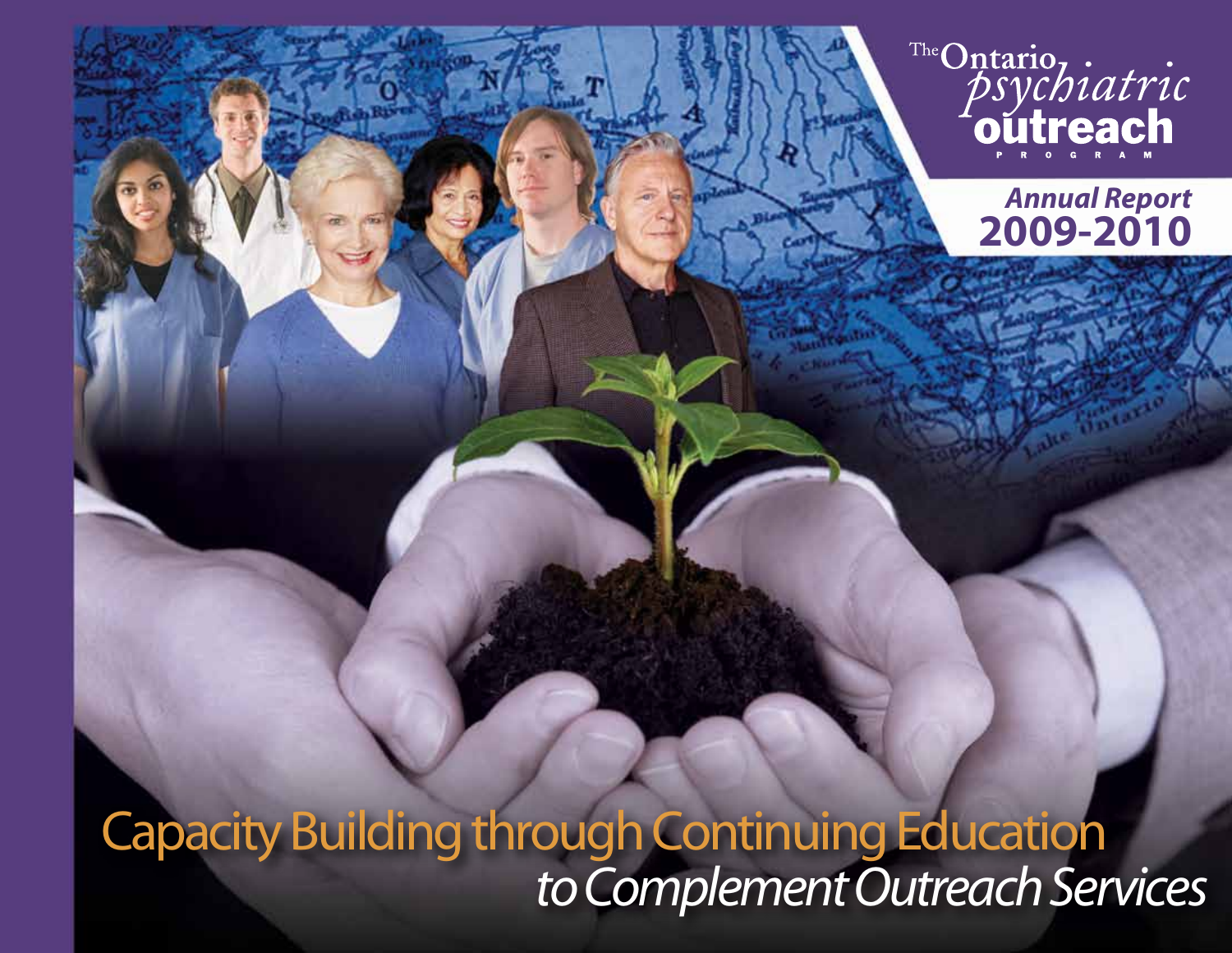# *Mission*

*The Ontario Psychiatric Outreach Program (OPOP) is committed to providing clinical service, education and support of the highest quality to communities throughout Ontario, particularly communities that are rural, remote or considered under serviced in terms of mental health care. We will continually strive to provide multidisciplinary, contextually relevant, community-oriented service and education.*





u Ottawa Faculté de médecine

**Faculty of Medicine** 

University of Ottawa Northern Ontario Francophone Psychiatric Program



McMaster University Psychiatric Outreach Program



Centre for Addiction and Mental Health

Queen's University Psychiatric Outreach

Program



Northern Ontario School of Medicine



Ministry of Health and Long-Term Care





University of Western Ontario Extended Campus Program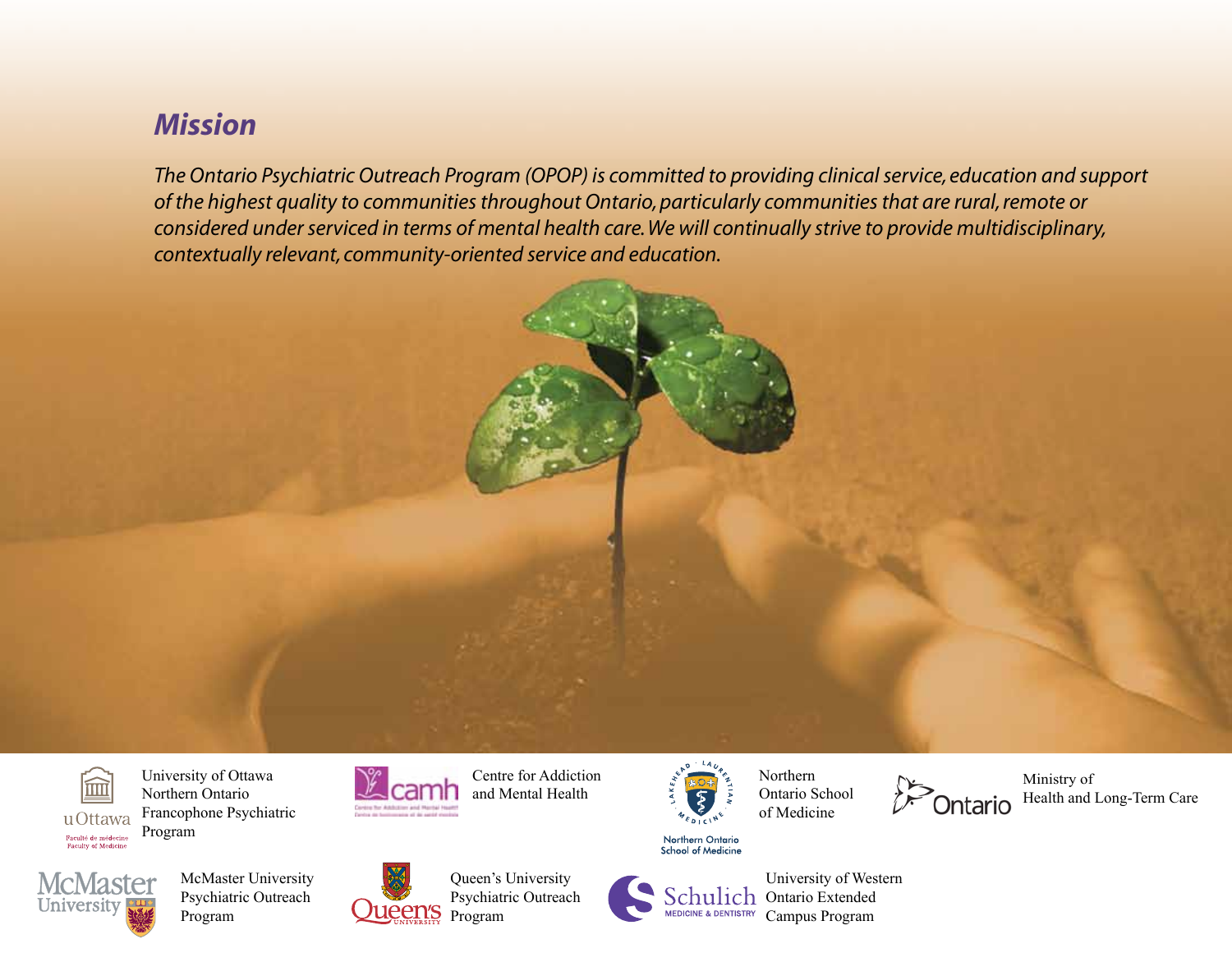# *Table of Contents*

| <b>Director's Message</b>                                                           | $\overline{2}$ |
|-------------------------------------------------------------------------------------|----------------|
| <b>Program Partner Reports</b>                                                      | $\overline{4}$ |
| University of Ottawa Northern Ontario Francophone Psychiatric Program               | 4              |
| University of Western Ontario Extended Campus Program                               | 6              |
| Northern Psychiatric Outreach Program at the Centre for Addiction and Mental Health | 8              |
| Ontario Child and Youth Telepsychiatry Program                                      | 9              |
| Queen's University Psychiatric Outreach Program                                     | 10             |
| McMaster University Psychiatric Outreach Program                                    | 12             |
| Northern Ontario School of Medicine                                                 | 13             |
| <b>OPOP Committee Reports</b>                                                       | 14             |
| Access to Clinical Services Committee (ACSC)                                        | 14             |
| OPOP Annual Retreat Held in Ottawa                                                  | 16             |
| <b>OPOP Research Project Update</b>                                                 | 18             |
| How to reach us                                                                     | 20             |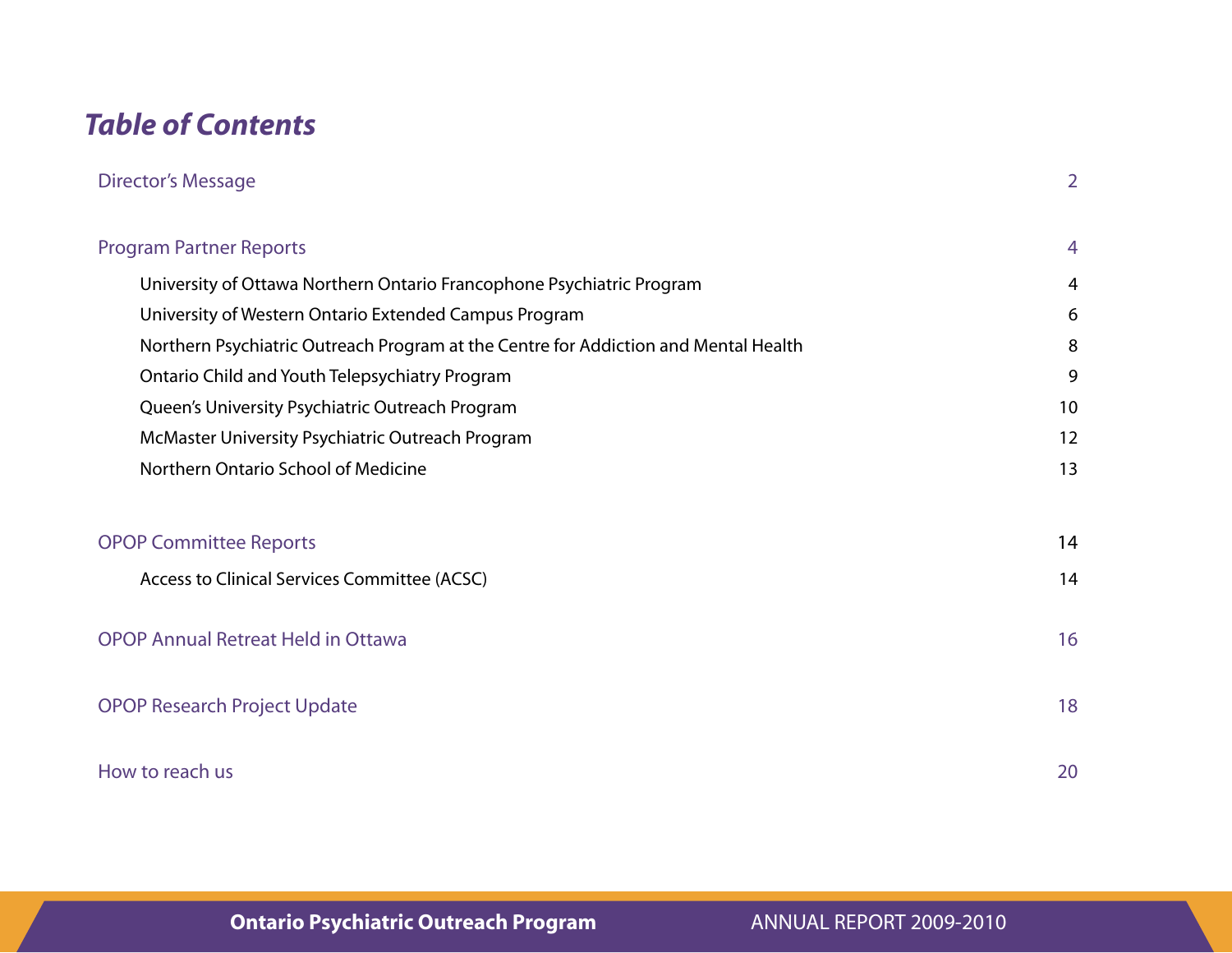# *Director's Message*

There was good progress on several key OPOP initiatives in 2009- 2010, and some exciting developments, as we continued to work on coordinating and enhancing psychiatric outreach clinical and educational services for Ontario.

#### **OPOP funding increased**

As a result of the successful negotiation in 2008-2009 to include OPOP consultant rates in the new Ontario Medical Association-Ontario Ministry of Health and Long-Term Care (MOHLTC) agreement, OPOP funding for 2009-2010 was based on the prevailing sessional rates for psychiatric services.

#### **Capacity building through continuing education**

The MOHLTC approved OPOP's proposal to use our surplus funds from the fiscal year 2009-2010 to develop and provide innovative educational materials (in the form of a tool-kit for four specific areas of highly needed educational topics in mental health), which will support the implementation and evaluation of a comprehensive program of continuing professional education (CE) for community-based front line mental health workers in settings with high service demands in rural and remote sites throughout the province of Ontario. The new toolkit will expand the educational packages available through a project entitled 'CE to Go': Capacity Building in Underserviced Communities through Knowledge Dissemination, which got underway in 2009 with an MOHLTC Academic Health Science Centres Alternative Funding Plan Innovation Fund grant. Approval from the Ministry to contribute OPOP funds to this much-needed CE work is another demonstration of the positive working relationship between MOHLTC and OPOP. The modules will be published and in use by the fall of 2010.

# **Manuals for residents and consultants**

In cooperation with program partners, OPOP produced its first annual *Resident Electives, Selectives and Core Rotations Guide*, aimed at providing information to encourage psychiatric residents to gain northern experience in order to maintain the continuity of northern mental health care. It



**Dr. J.Robert Swenson**

is hoped that such participation will help to interest some of them to stay in northern communities in non-tertiary settings, and to include telepsychiatry in their future careers. A similar OPOP guide for consultants was also developed this year, with a view to publication in summer 2010.

#### **Research project reports on first and second phases**

In collaboration with the Centre for Rural and Northern Health Research at Laurentian University, OPOP has been involved since November 2007 in a study of mental health services in northern Ontario, as recommended by the external review. Last year saw the completion of surveys and focus groups with consultants and a survey of Family Health Teams in the two northern Local Health Integration Networks. In 2009-2010, team members completed data analysis of these components and prepared research reports for publication by June 2010. Team members reported on the preliminary findings at the OPOP annual retreat in Ottawa in September 2009. A key finding of the consultant survey was that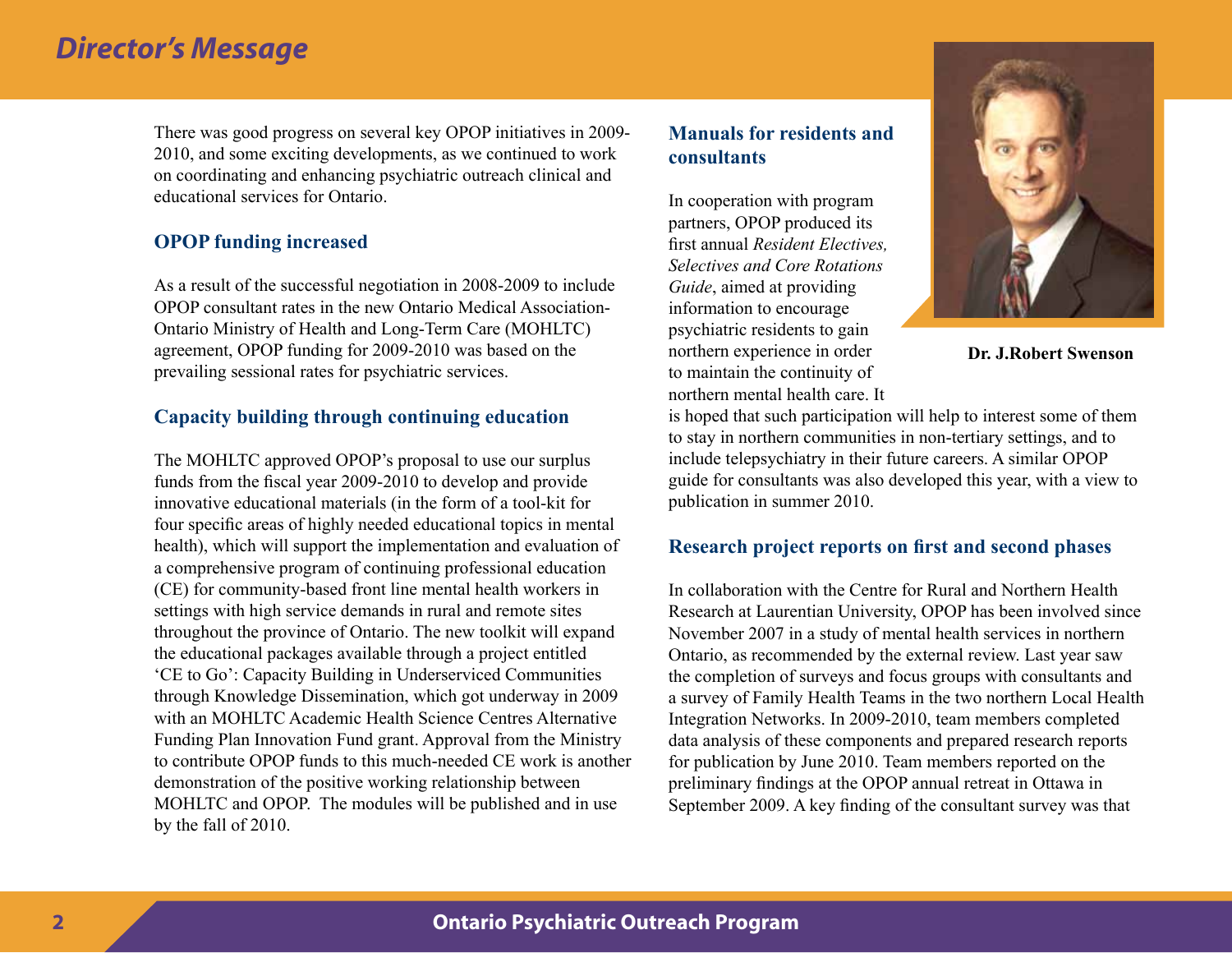no single "model" of service is used by outreach consultants; rather, models of care have developed to meet the needs and capacities of northern communities.

A second phase of the project, involving case studies of mental health services in 10 smaller communities in northern Ontario, got underway this year. Results of the survey will be published in early 2011 (more details on the research project are provided in a separate section of this annual report).

## **Annual retreat held in Ottawa**

OPOP annual retreats are both a strategic planning tool and an opportunity for education and knowledge transfer. The 2009 retreat was held in Ottawa with assistance from the Northern Ontario Francophone Psychiatric Program at the University of Ottawa. It brought together university program representatives to review achievements and set objectives for the new academic year. The 60 participants represented all of the northern sites served by OPOP, including North Bay, Sault Ste. Marie, Sudbury, Thunder Bay and outlying communities.

The theme was "interdisciplinary mental health care," and participants learned about the roles played by key actors in interdisciplinary mental health care, and how an interdisciplinary approach can help in the delivery of effective outreach services. A keynote address on the topic of innovations and priorities for Ontario's health human resources strategy by Dr. Joshua Tepper, Assistant Deputy Minister, Health Human Resources Strategy Division of the MOHLTC, was followed by a lively discussion that explored the challenges facing Ontario's health care system and innovative models of shared mental health care in Ontario and Canada.

Speakers and workshop leaders spoke to some of the issues, challenges and responses with respect to interdisciplinary mental health care, including First Nations and Inuit team approaches to mental wellness. The research sessions were accredited by the Royal College of Physicians and Surgeons of Canada. Further details are provided in another section of this report.

## **Looking forward**

Looking ahead to next year, OPOP plans to tackle enhancing medical education opportunities for consultants, residents and community mental health workers.

The annual retreat in September 2010 will be hosted by the Northern Ontario School of Medicine at the west campus in Thunder Bay and focus on "Promoting distributive education in Northern Ontario to complement OPOP mental health outreach services".

I want to thank all those who contributed time and energy to achieving OPOP's goals in 2009-2010 – consultants, university program administrators, OPOP committee members and staff as well as community mental health centres. Their enthusiasm and commitment is the key to our success. On behalf of OPOP, I also want to express appreciation to the staff of the Underserviced Area Program of MOHLTC for their ongoing support and assistance, and to our partners at HealthForce Ontario.

**Dr. J. Robert Swenson** *Program Director*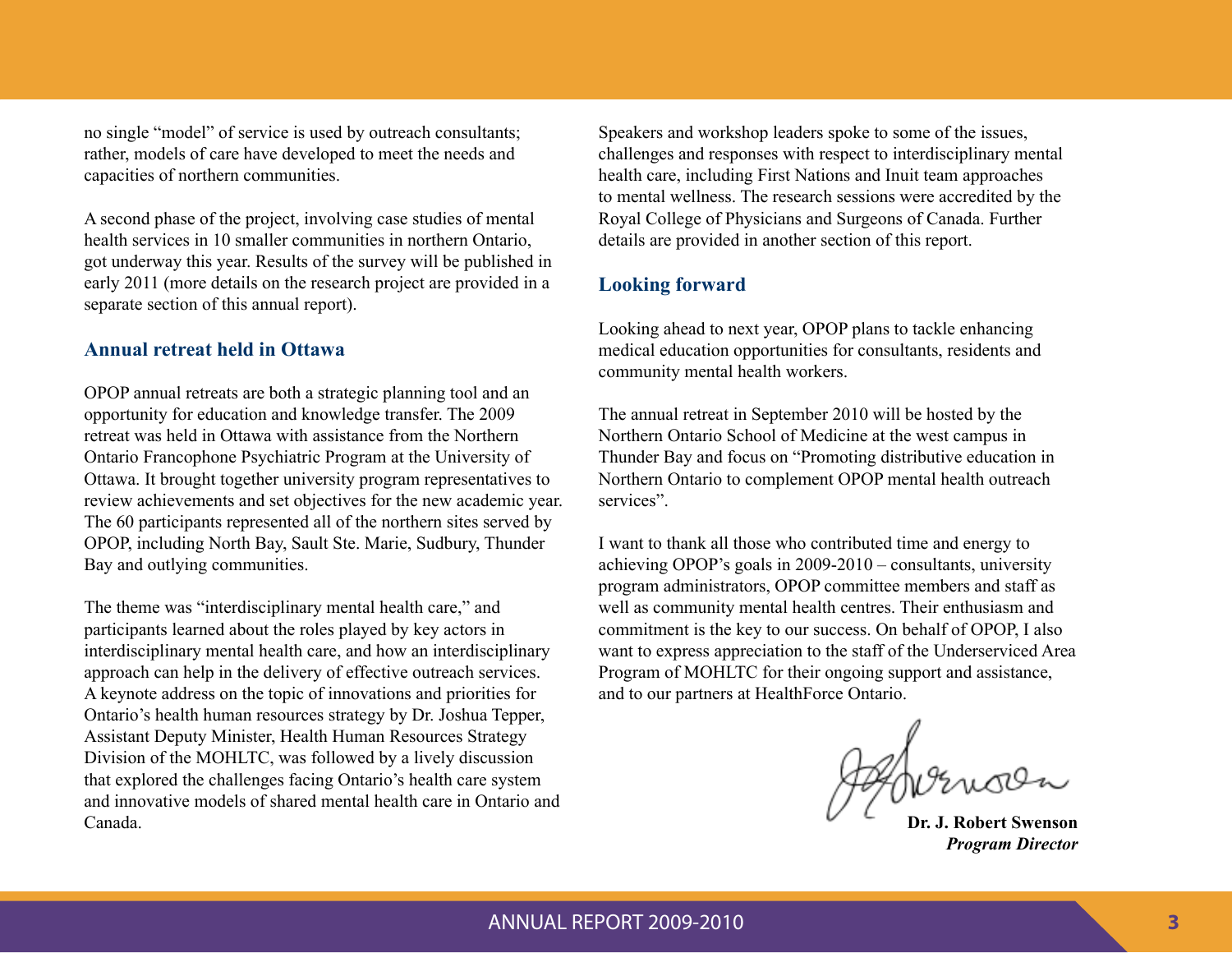In 2009-2010, the Northern Ontario Francophone Psychiatric Program (NOFPP), in accordance with its mandate, continued to provide French-language psychiatric services to a number of northeastern Ontario francophone communities.

## **Clinical services**

In 2009-2010, 12 NOFPP psychiatrists made 203 visits to 13 points of service.

In October 2009, we welcomed Dr. Michele Tremblay, a geriatric psychiatrist at the Royal Ottawa Mental Health Centre as a geriatric psychiatric consultant in Timmins. She shares this service with Dr. Fernande Grondin. We expect that Dr. Tremblay will take on full responsibility for this service effective January 2011.

As in the past, consultants continued to work with various mental health teams served by the Program. Their activities include many indirect services as well such as education, indirect consultation, supervision of residents and discussion of cases. Their availability by telephone between visits is a real asset that ensures the continuity of patient treatment. In an effort to reduce travel costs, psychiatrists often visit two or three points of service per trip.

Dr. Hugues Richard agreed to provide an extra day of service to Timmins and will support the work of Drs. Gilles Melanson and Daniel Kraus, consultants in general adult psychiatry. Dr. Dominque Nadon provided services in Mattawa and Sturgeon Falls, while Dr. Jean-Claude Brutus served Kirkland Lake, New Liskeard and Englehart. Dr. Jean-Guy Gagnon travelled to Sturgeon Falls and Elliott Lake. In addition to their work in Timmins, Dr. Melanson worked in adult psychiatry in Iroquois Falls and Dr. Kraus in Cochrane. Dr. Grondin worked with the Northeast Mental Health Centre in North Bay to provide geriatric psychiatric consultations in Hearst, Kapuskasing and Smooth Rock Falls. Drs. Richard and Nadon also provided telepsychiatry sessions. We hope to be able to increase our telepsychiatry services next year.

# **Francophone resident involvement**

With the support of OPOP, NOFPP established an award in 2009 to commemorate the significant contribution to the Program made by Dr. André Côté, its director for some 25 years. Dr. Tin Ngo-Minh, a fourth year resident, was the first recipient of the award made in September 2009 at the OPOP annual retreat in Ottawa. He received a plaque and an invitation to participate in the annual conference of the Ontario Psychiatric Association at which he presented a paper about his experiences in northern Ontario. The Program maintained its links with residents and continued to offer them the opportunity to accompany psychiatrists on their visits to northern Ontario.

The agreement between the Ontario Ministry of Health and Long-term Care and the Ontario Medical Association effective April 1, 2009 allowed us to provide our psychiatrists improved compensation. Additional funding also helped to reimburse travel time for our psychiatrists. Nonetheless, without a budget increase, it will be difficult to maintain the same level of clinical service.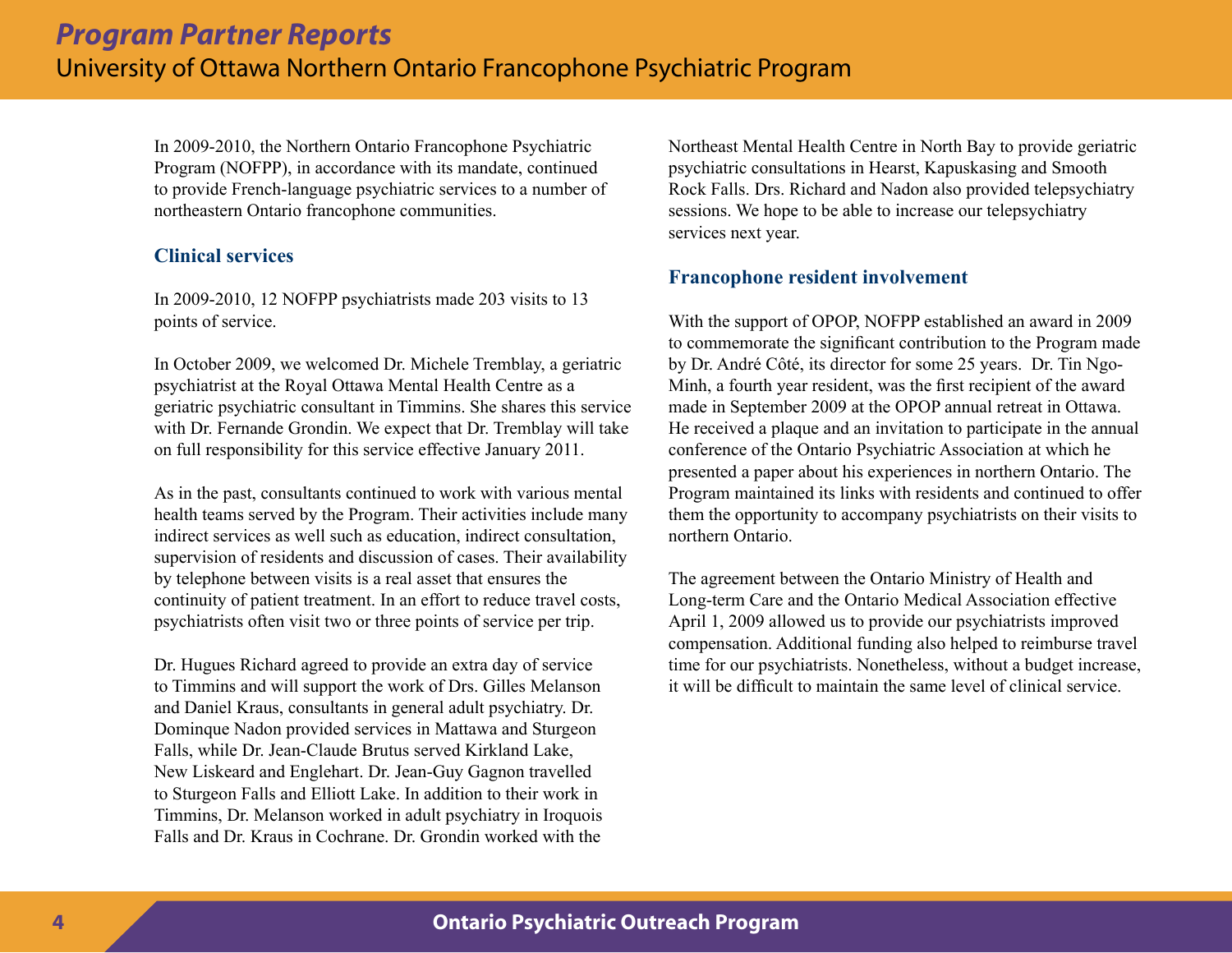The Program Manager, Ms. Diane Gratton, and I were grateful for the support of OPOP and the Program's consultants throughout the past year. As always, our main concern continued to be the retention of our current team and the recruitment of new consultants.

> **Dr. Fernande Grondin** *Program Director*

*(Photo: At the OPOP annual retreat in Ottawa, Dr. Tin Ngo-Minh (centre), a fourth year resident at the University of Ottawa, received the first award established by NOFPP, with the support of OPOP, to commemorate the significant contribution to the Program made by Dr. André Côté (right). Also pictured is Marie Couturier-Côté.)*

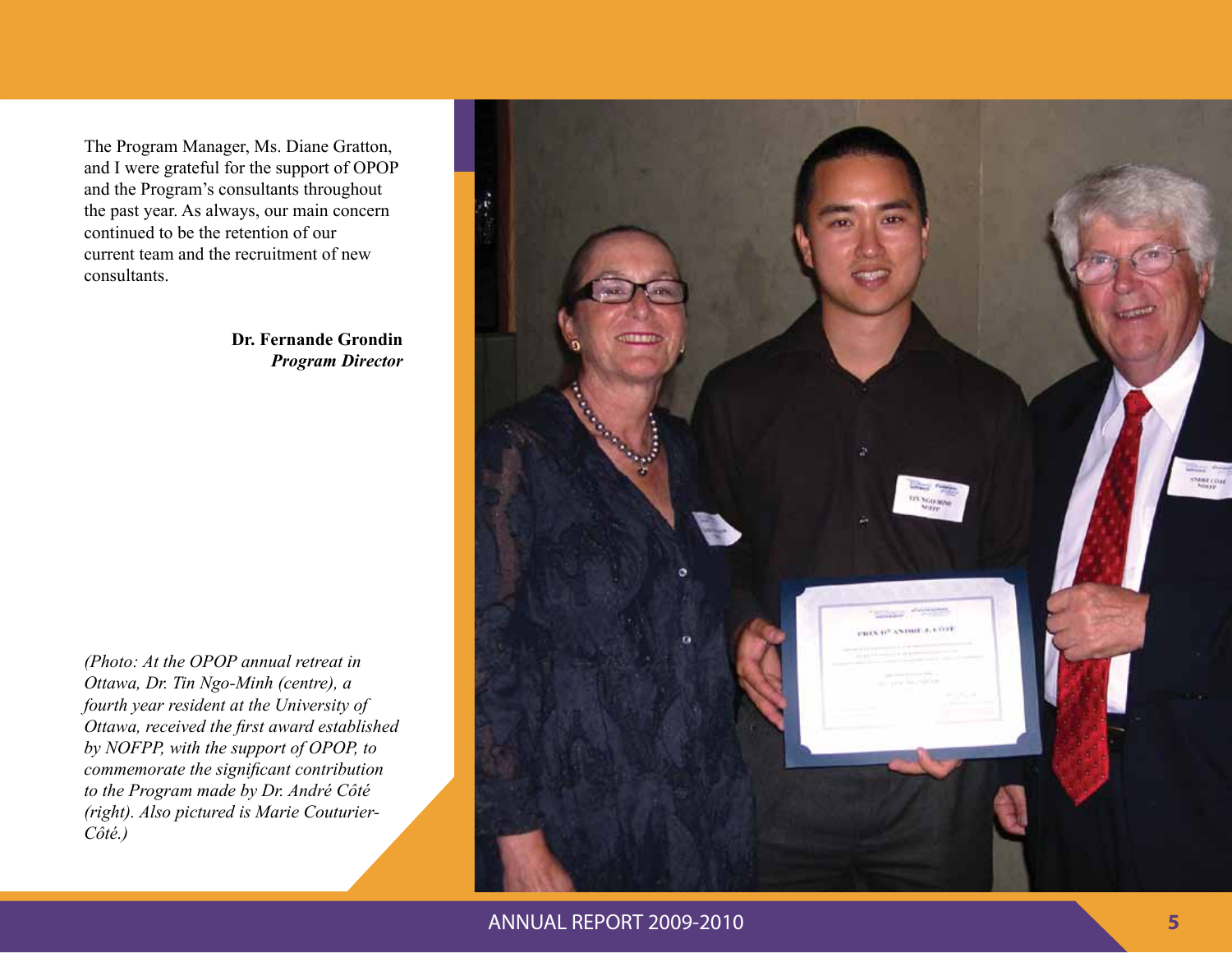The Extended Campus Program (ECP), a well established outreach initiative of the Department of Psychiatry at the University of Western Ontario (UWO), continued its mission to maintain collaborative ties with other Ontario Psychiatric Outreach Programs (OPOP) partners and to facilitate growth through education and research initiatives, while supporting quality psychiatric care in underserviced communities as part of the UWO Department of Psychiatry Division of Social and Rural Psychiatry.

In 2009-2010, the ECP operating unit continued to provide administrative and academic support to a group of 13 ECP members who provide full time clinical and academic services in northern Ontario. These faculty members were recruited to northern Ontario through the ECP and maintain current academic appointments with the UWO Department of Psychiatry.

# **Clinical services**

Two of our faculty members, Dr. Jack Haggarty and Dr. Suzanne Allain, are sited at the Lakehead Psychiatric Hospital. Dr. Allain continued her involvement in promoting UWO Department of Psychiatry Continuing Medical Education events to various clinical sites of Thunder Bay. Dr. Susan Adams and Dr. Gamal Salama provided clinical services at the Northeast Mental Health Centre–North Bay Campus. Dr. Dan Pearsall from the Sudbury Campus of that Centre provided Child Psychiatry services to Sudbury and its catchment area. The group of eight Adult Psychiatry specialists from the Sudbury Regional Hospital – Drs. Rayudu Koka, Amil Joseph, Rajendar Kumar, Beena Mathew, Janice Jura, Ramamohan Veluri, and Popuri Krishna – continued their involvement in the ECP over the reporting year.

The outreach (fly-in and televideo) psychiatric services to the North of Superior Program (NOSP) continued as another component of the ECP. In 2009-2010, this consisted of psychiatric service and education to remote communities in the Lake Superior area, including consultation visits to Nipigon, Schreiber, Marathon, Manitouwadge, Geraldton and Longlac. Administrative support for psychiatrists providing these consultations was provided for 30 consulting visit days delivered by Drs. Felicity Davies, Bhadrash Surti, William Komer, Richard Owen and the undersigned. Two residents in psychiatry from UWO traveled with one of these consultants on two of these outreach visits to learn remote outreach psychiatry. In addition to the site visits, consultations were provided via videoconferencing, which is especially valuable when access of NOSP to psychiatry services is limited by scarce visiting psychiatry resources or by difficult weather conditions.

As both ECP Director and Clinical Director of NOSP, the undersigned continued close collaboration with the administrative leadership of NOSP and its regional partners to enhance effectiveness and efficiency of mental health services in the North of Superior region. This included participating in the regional leadership collaboration retreat organized by NOSP in June 2009. As a follow up to the retreat, actions such as more collaborative care with local family physicians are being implemented.

Consultations to Thunder Bay through videoconferencing from Regional Mental Health Care London have also grown in frequency, consisting of 114 hours delivered by Dr. L. Malhotra.

# **Continuing Professional Development (CPD/CME)**

Psychiatrists and other health care professionals involved in mental health care delivery in Thunder Bay, Sudbury and North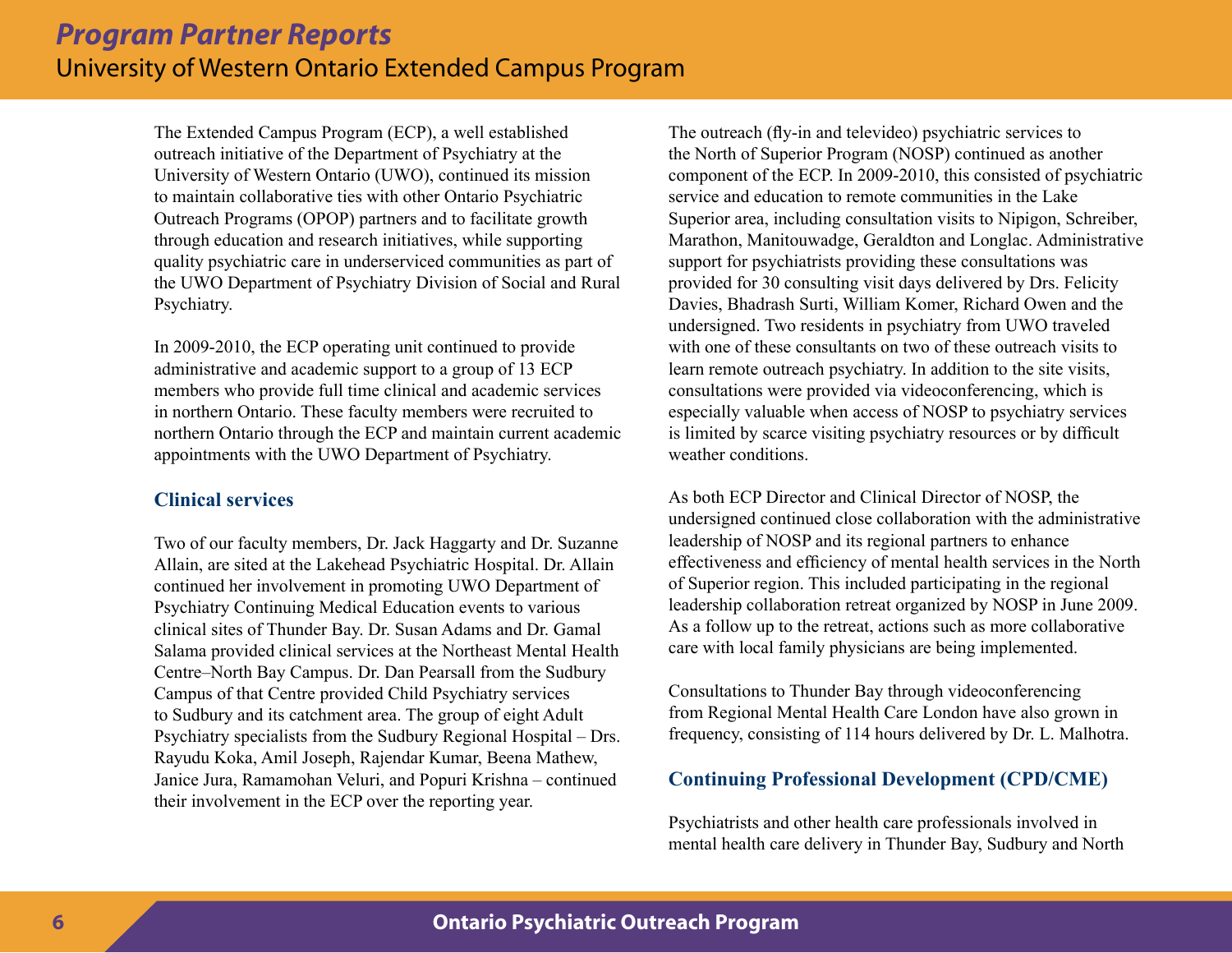Bay, as well as medical clerks from the Northern Ontario Medical School, had an opportunity to participate in UWO Department of Psychiatry CME events and to benefit from the expertise of UWO faculty members and invited speakers who conducted presentations related to the following topics:

- Neuropsychiatry of frontal lobes and their correlates
- Self-regulation in borderline personality disorder and posttraumatic stress disorder
- Social phobia in children and adolescents: interdisciplinary approach in assessment and treatment
- The state of the art of fragile X research
- Seasonality effects on depression and appetitive behavior
- Sexual offending by children and adolescents
- Cognitive therapy
- Psychopharmacology, pharmacogenomics and transcultural impacts
- Delirium: an overview of pathogenesis, diagnosis and management
- The skinny on antipsychotic weight gain and therapeutic options

# **Visiting scholar week**

The ECP operating unit dedicated a substantial amount of work to organizing the inaugural visiting scholar week of the Division of Social and Rural Psychiatry. The theme of the main CPD/CME event of this week was 'Immigration and Mental Health'. Dr. Julian Leff from the United Kingdom, a world-renowned scholar in social psychiatry, and other invited speakers, gave presentations. This was a Royal College of Physicians and Surgeons accredited event and was videoconferenced to S. S. Marie, Thunder Bay and Sudbury, and psychiatrists and students from those sites participated actively.

### **ECP annual meeting**

The ECP annual retreat was held in London, Ontario, on March 2, 2010. It was a combined event chaired by the undersigned and attended by the OPOP Director, ECP members from the North, NOSP administrators, and consultants from the Southwestern Ontario Medical Education Network. The main theme of the retreat, which was approved and organized as a CPD/CME event, was clinical outreach services and legal issues facing telepsychiatry. A special feature was an award given to Dr. Tim Turner for his contribution in establishing the NOSP. Among other presenters, Dr. R. Swenson, Director of OPOP, delivered a presentation on models of psychiatric outreach services provided by OPOP. A presentation by Dr. R. O'Reilly focused on telepsychiatry with respect to the legal status of televideo consultations and related issues of professional liability. The 2009-2010 ECP annual retreat was attended both 'in person' and via videoconferencing to Sudbury and Nipigon.

#### **Research**

The NOSP continued to participate in OPOP-led research related to mental health services in remote communities in northern Ontario, and the undersigned continued to serve in the role of co-investigator for this multi-phase study. Other members of ECP continued to conduct and disseminate their research.

> **Dr. Abraham Rudnick** *Program Director*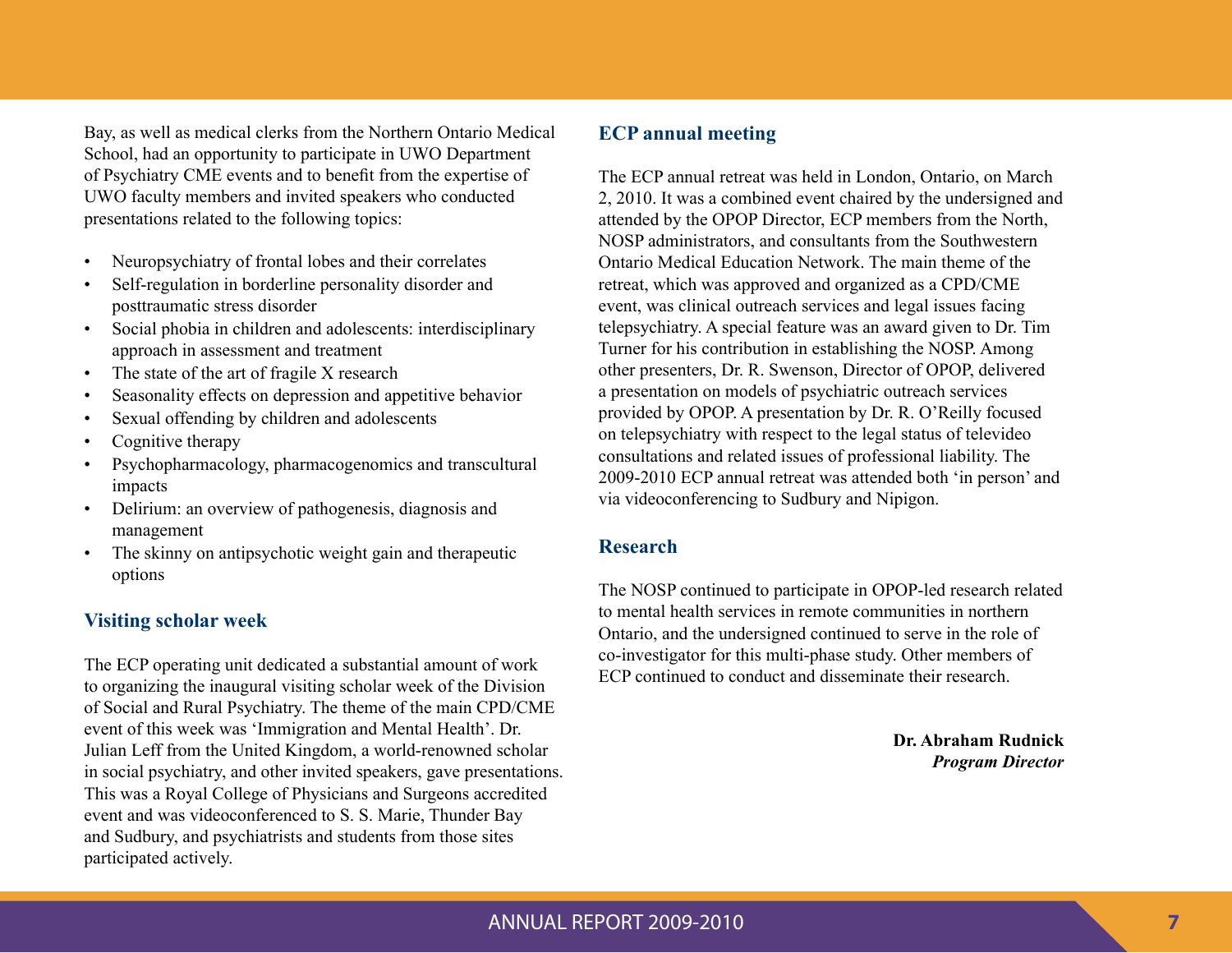In 2009-2010, the Northern Psychiatric Outreach Program at the Centre for Addiction and Mental Health (NPOP-C)\* continued to fulfill our core mission of providing high volumes of drive-in/flyin psychiatric consultation services to underserviced communities in northern Ontario. As well, we continued to promote outreach opportunities to psychiatric residents in training, and to collaborate with our partners in OPOP and other groups in a variety of complementary initiatives aimed at improving the health care environment for the population of northern Ontario.

## **Clinical services**

Due to the retirement of two long-time consultants and other exigencies, the trend that began in the previous year of a reduction in total days of service provided continued in both the OPOPfunded Visiting Specialist Clinics (210 days vs 244 days) and externally funded Urgent Locums (476 vs 552 days). Fortunately, we have been successful in recruiting new consultants and numbers began to rebound significantly by the fourth quarter and will likely reach new highs in the coming year. As well, 16 psychiatric residents from the University of Toronto postgraduate training program participated in 21 trips to the North.

Consultants affiliated with NPOP-C also provided 91 days of service to Nunavut, funded through other means. We continued to collaborate with the Ontario Telemedicine Network and the Centre for Addiction and Mental Health (CAMH) in expanding telemedicine services to northern Ontario, and we continued to provide or assist in the delivery of continuing education to the north. Telemedicine clinical sessions at CAMH, facilitated by NPOP-C staff and primarily directed to northern Ontario, increased from 369 to 448.

#### **Research grant for education sessions**

Our CE to GO research project funded by the Ontario Ministry of Health and Long-Term Care (MOHLTC) Innovations Fund for Academic Health Science Centres had a very a successful first year, with the completion of our first educational DVD and recruitment of 57 front-line staff at seven Canadian Mental Health Association northern branches to participate in this rigorously controlled continuing education research initiative. As well, together with the other OPOP partners and generous additional MOHLTC funding, we greatly expanded the scope of the project by filming several additional topic DVDs for wider distribution though our OPOP consulting networks. The project is designed to deliver state-of-the-art continuing education sessions on topics chosen by clinicians in selected northern communities. We will continue to collaborate with other OPOP partners in clinical and research initiatives, as described elsewhere in this report.

As always, I am very appreciative of the highly professional and collegial work of Thérèse Millette and Achira Saad in support of our mission, and grateful to Rowena Figueredo who joined us during the year and "hit the ground running" in the new position of program manager, and to Shayla Gutzin for administrative guidance within CAMH. Sincerest thanks to Evan Todd for his solid contributions earlier in the year, and I wish him all the best in his new position in CAMH.

> **Dr. Robert Cooke** *Program Director*

*\* Formerly the University of Toronto Psychiatric Outreach Program. The name was changed to reflect that OPOP-derived funding for northern psychiatric outreach is administered through CAMH, which is a fully affiliated teaching hospital of the University of Toronto Department of Psychiatry and an academic health sciences partner of the University.*

# **8 Ontario Psychiatric Outreach Program**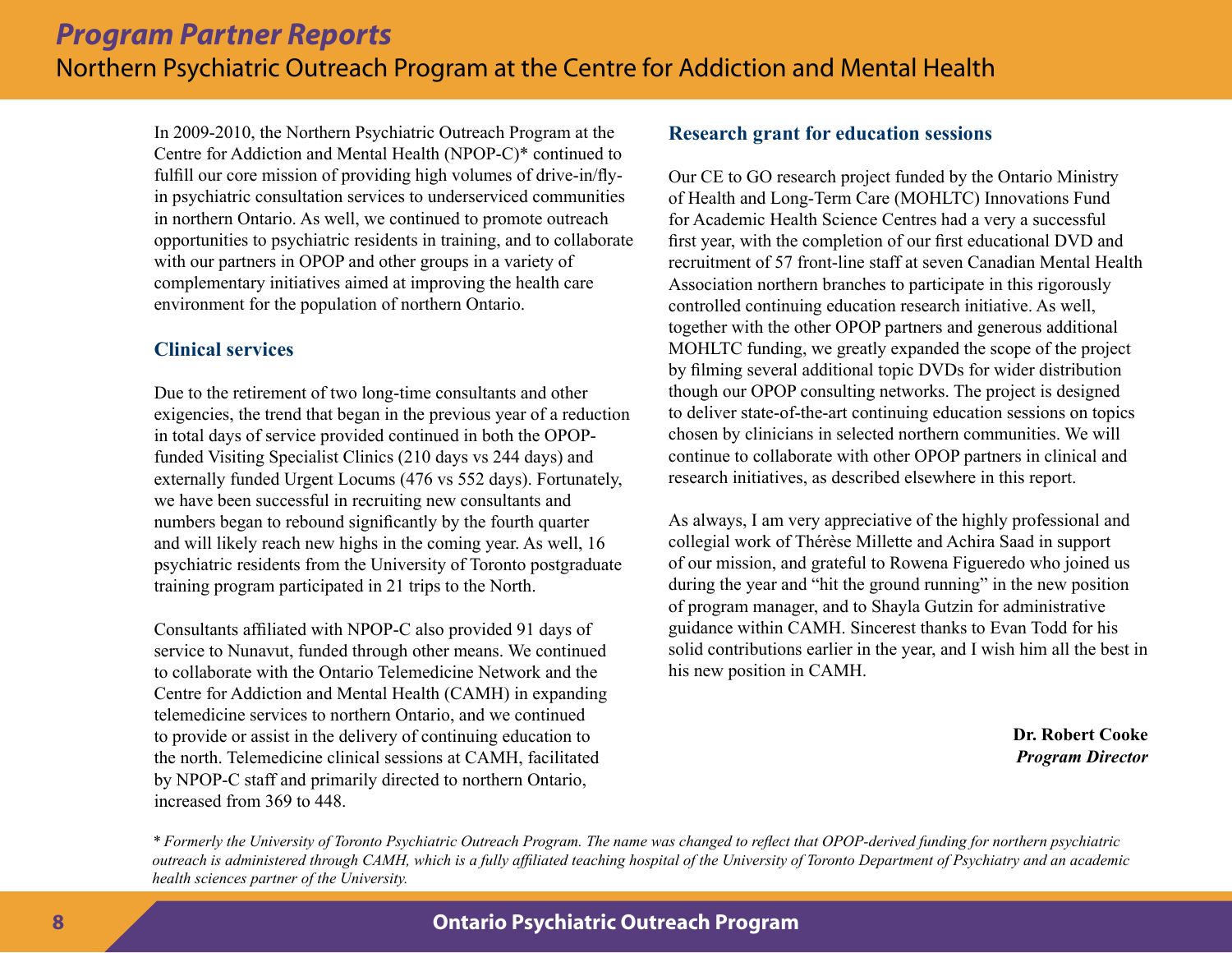The Ontario Child and Youth Telepsychiatry Program (OCYTP) of the Ontario Ministry of Children and Youth Services continues to provide the bulk of children's telepsychiatry services to rural and remote regions of Ontario. Three hubs: Western Hub from the London region, Central Hub from the Toronto Hospital for Sick Children (SickKids), and Eastern Hub from the Children's Hospital of Eastern Ontario (CHEO) in Ottawa, continue to deliver child psychiatric clinical consultations and education to enhance capacity of local clinicians. All referrals must proceed through a children's mental health centre. This Program is now well established and services delivered in 2009-2010 are summarized in the table below.

|                                            | <b>Central</b><br><b>Hub</b> | <b>Western</b><br><b>Hub</b> | <b>Eastern</b><br><b>Hub</b> | <b>Total</b> |
|--------------------------------------------|------------------------------|------------------------------|------------------------------|--------------|
| Clinical<br>Consultations                  | 864                          | 165                          | 162                          | 1,085        |
| Program<br>Consultations                   | 167                          | 14                           | 28                           | 209          |
| Hub<br>Educational<br>Sessions             | 22                           | 15                           | 3                            | 40           |
| Provincial<br>Education<br><b>Sessions</b> | 8                            | 8                            |                              | 16           |

The Ontario Telemedicine Network (OTN) is a major provider of videoconferencing technology for the province, enabling 613 child psychiatry encounters in 2009. While OTN has demand and capacity to support direct psychiatric services upon referral from primary care physicians, it continues to seek more child psychiatrists to meet the need.

As demands for and realignment of services in northern Ontario have occurred over the last year, there have been increasing

opportunities for exploration of alternate models of service delivery. In particular, interventions supporting youth detention and diversion programs, shared mental health care with primary care/family health teams, inpatient mental health beds, telepsychology, and teaching rounds are being piloted by SickKids.

To accommodate a more versatile mandate and offer multiple routes of access to a variety of child and youth mental health specialists, SickKids' services have been reconfigured under a new umbrella program: TeleLink Mental Health. Through TeleLink, SickKids continues to provide service as the Central Hub of OCYTP and has been working with OTN to advocate for equitable, collaborative, timely access to comprehensive children and youth mental health services. It is anticipated that, following successful pilot initiatives, these additional models of care will also include the Eastern and Western hubs of OCYTP.

> **Dr. Tony Pignatiello** *Medical Director, Central Hub, Toronto*

**Dr. Naveed Rizvi** *Medical Director, Western Hub, London*

**Dr. Hazen Gandy** *Medical Director, Eastern Hub, Ottawa*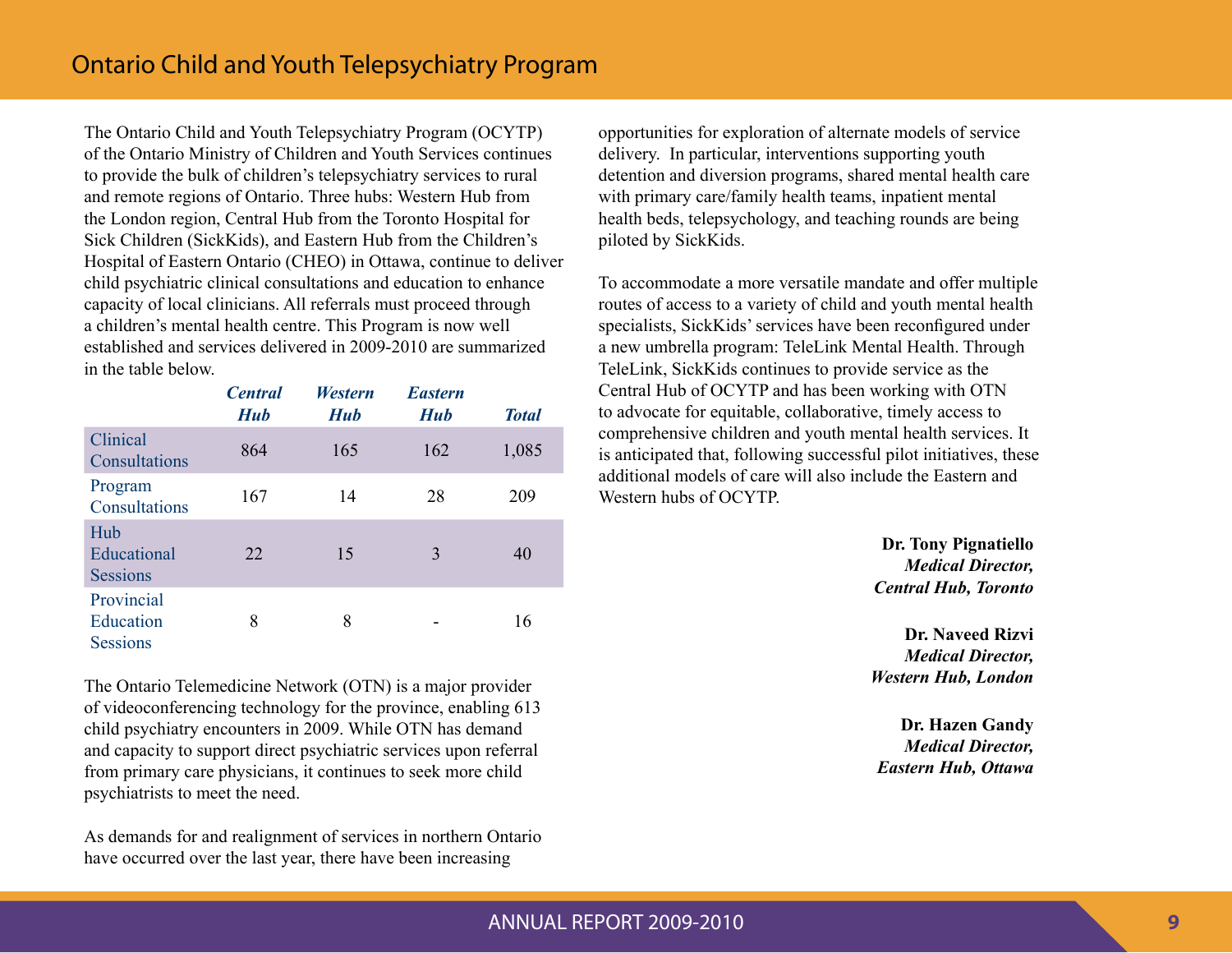Queen's University Department of Psychiatry outreach activities focus on increasing accessibility of care, tailored to individual area needs, for residents in the numerous smaller and rural communities across portions of Hastings, Northumberland, Prince Edward, Lennox and Addington, Frontenac and, for certain services, Lanark, Leeds and Grenville counties. Outreach efforts are reinforced through the Division of Community Psychiatry, headed by Dr. Ken LeClair.

Queens University Department of Psychiatry has administrative links to Frontenac Community Mental Health Services and Providence Care Mental Health Division (which offer outreach mental health services to surrounding rural areas in Frontenac County, Lennox and Addington County), and they provide settings for education, clinical consultation and research in rural areas.

# **Geriatric psychiatry**

Geriatric psychiatry services are available through community outreach offices based in Belleville, Napanee and urban Kingston, and a smaller satellite in Bancroft. The division is also engaged in a primary care collaborative practice, in which a specialty geriatric mood clinician, Leah Robichaud, and a psychiatrist, Dr. Joe Burley, link regularly with specific family practices located in Sharbot Lake, Picton, Sydenham and Verona. Telepsychiatry services cover clinical consultation, case conferences and educational events.

In addition to providing extensive clinical consultation and some follow-up to older adults in their homes, the geriatric program is involved in several other initiatives aimed at improving the availability of care for individuals living in underserviced areas. For example, the Queen's outreach group has developed pilot initiatives with the First Link programs of the local Alzheimer Society and Family Health Teams (FHTs) to define and implement more collaborative responses to people with complex illnesses, including dementia, in southeastern Ontario.

The Multidisciplinary Interprofessional Coaching Team Initiative, funded through HealthForce Ontario, continued to evolve over the past year. It seeks to link geriatric psychiatry outreach teams with FHTs in the Kingston, Sharbot Lake and Picton areas. This will enable examination of models for shared and collaborative care that best suit the clinical and educational needs of FHT professionals, while fostering interprofessional connections with local outreach services.

# **Child psychiatry**

Child psychiatry outreach services have long been a priority for this program, providing consultations to community agencies serving children and youth across the region. Specifically designated consultation for clients of the children's metal health centres serving Frontenac, and Lennox and Addington was provided from a hospital-based ambulatory clinic throughout the year. Other divisional professional staff members have provided outreach visits and school consultations within Kingston.

# **Adult psychiatry**

Adult psychiatry outreach services provide consultation and shortterm follow-up while establishing linkages with local primary care providers. In 2009-2010, Dr. Vijaya Prabhu, Division of Adult Psychiatry, provided general psychiatric consultation to Napanee on a bi-weekly basis, seeing patients with all types of serious mental illness. He provided consultations to local family physicians' patients or those sent from Lennox and Addington County Hospital ER. He also provided consult and follow-up care to individuals referred to the Napanee Mental Health Clinic through the Court diversion program, as well as supervision/ verbal consults to staff of the clinic.

A specialty mood disorders consultation service from Providence Care Mental Health Services, including Dr. Ruzica Jokic and case manager Kathy Heer, continued for individuals with treatment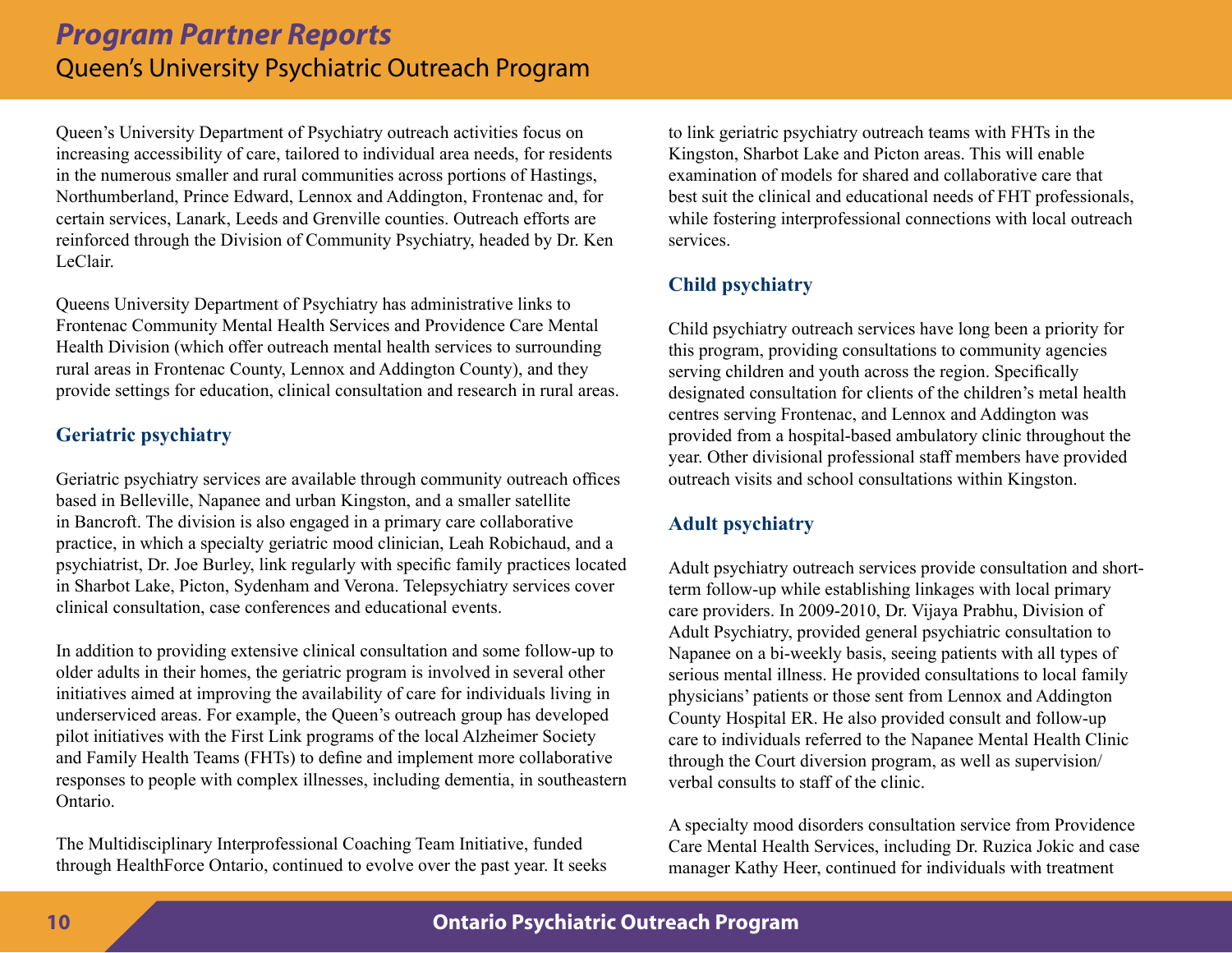refractory mood disorders, at their place of residence, in Lennox and Addington county. The service is offered in partnership with the Lennox and Addington Addiction and Community Mental Health Services (LAACMHS), which also provides space for a monthly outreach clinic for follow-up assessments and monitoring. Dr. Jokic is routinely accompanied by medical students, including psychiatry residents, who sometimes conduct part of the assessment interview under her supervision.

In addition to geriatric psychiatry mentioned earlier, Dr Joseph Burley did outreach collaborative care including adult, child and adolescent, and dual diagnosis in rural communities including Sharbot Lake, Tamworth, Verona and Prince Edward County. He worked with individual family physicians as well as interprofessional FHTs. These are teaching practices that provide educational settings for undergraduate students, and psychiatry and family medicine residents. He also provided consultation to numerous mental health agencies in these rural areas, where educational networks linking various mental health professionals and agencies have been developed as part of Queen's Division of Interprofessional Collaborative Mental Health Care.

#### **Métis telepsychiatric outreach**

Dr Susan Finch provided consultation via weekly telepsychiatry to the Métis Nation of Ontario (MNO). The program is sponsored by Providence Care Mental Health Services and coordinated between Eddy Lloyd and the MNO head office in Ottawa. Via local MNO offices, the clinic provided access to psychiatric consultation and follow-up to any Métis in the province of Ontario, with patients in various communities from Timmins to Ottawa. Many of the patients have complex psychiatric histories with multiple admissions and diagnoses (e.g., mood disorders, trauma, and substance use disorders). The clinic provides medication management, supportive psychotherapy and advocacy. Most

patients are connected with other local resources and Dr. Finch communicated primarily with the MNO offices and local family physicians.

#### **Dual Diagnosis outreach**

The Dual Diagnosis Consultation Outreach Team (DDCOT) is a communitybased regional team of Providence Care Mental Health Services. It serves individuals with a dual diagnosis throughout southeastern Ontario (SEO), through offices in Brockville, Kingston and Belleville, meeting patients at home, on hospital units or at community partners' offices. DDCOT team members provide assessment, consultation, recommendations, and timelimited treatment for individuals over the age of 16 who have a dual diagnosis – an intellectual disability or autism or pervasive developmental disorder, with a suspected or diagnosed mental illness or behavioral disorder. The interdisciplinary team includes a psychiatrist (Drs. D. Elliott and G.B. Weaver), social worker, occupational therapist, psychologist, and nurses, and serves as an expert resource for primary care physicians, service providers, and caregivers. DDCOT provides up to 12 days a month of psychiatry consultation for persons who are dually diagnosed.

#### **Education**

Undergraduate psychiatry rotations are available in Oshawa and Brockville. Postgraduate students are encouraged to participate in outreach activities during their regular rotations. Residents from both the Psychiatry and Family Medicine training programs do so in the geriatric, mood disorder, child and adult divisions, and on elective rotations involving the dually diagnosed population. Rural outreach rotations are also available in general collaborative care settings in Sharbot Lake, Tamworth, Verona and Prince Edward County.

> **Dr. Joe Burley** *Program Director*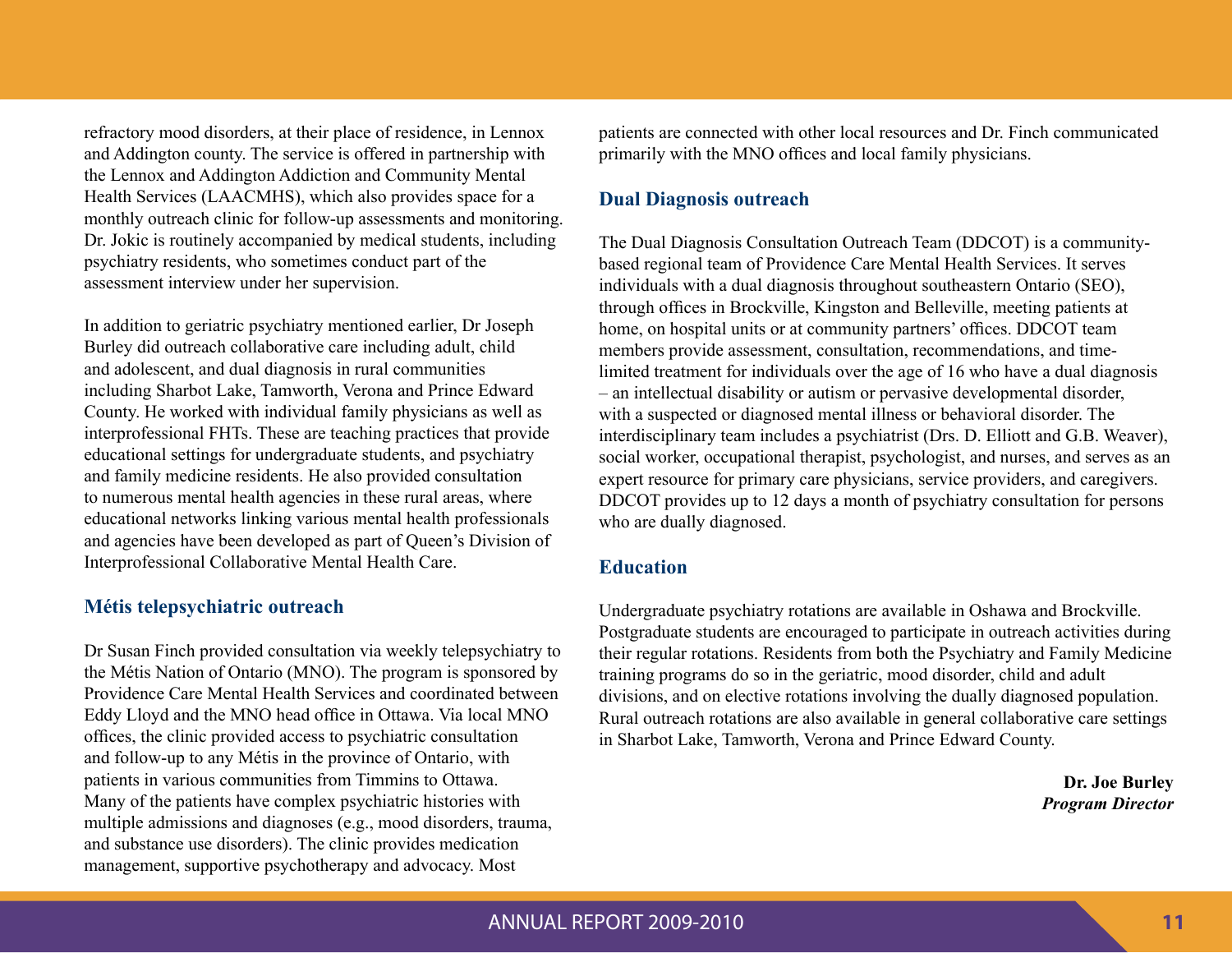In 2009-2010, McMaster continued to sponsor its well-defined outreach initiatives for the James Bay area. McMaster's various clinical programs have expanded longstanding regional outreach in Niagara, Brant, Haldimand and Halton. This has become more relevant as McMaster University has opened two satellite campuses outside Hamilton. Our connection with Six Nations Reserve continued with service enhancements in the Child Psychiatry area and other projects under review. The Northern Program, comprised of clinical services and resident training, is delivered through the University's Faculty of Health Services, Department of Psychiatry and Behavioural Neurosciences, in collaboration with the James Bay General Hospital and Weeneebayko General Hospital, with the longstanding involvement of two psychiatrists.

The James Bay Program comprises a large range of support services, notably, case management, dual diagnosis, court support and diversion, public education, follow-up and after-care for individuals discharged from hospital, self-help options to meet the needs of people with serious/persistent mental illnesses, and assistance to local providers dealing with alcohol/drug addictions crises, and gambling assessment and treatment.

This past year, we maintained regular visits to the west-coast communities of James Bay, through clinics in Moosonee/Moose Factory, Fort Albany/ Kashechewan, Attawapiskat and Peawanuk. Fly-in services to the primarily Cree communities, ongoing since 1992, included consultations with family physicians and close cooperation with the Program's native mental health workers. Patients continued to be seen in various settings, including the James Bay General Hospital (JBGH), community agencies and the Weeneebayko General Hospital (WGH).

# **Program unification**

The unification of a number of currently distinct and separately run programs (primary care, long-term care, nursing, mental health), merging the federal WGH with the provincial JBG resulted in integrated health services planning and delivery to some 11,000 vicinity residents under an integrated First Nations Regional Health Authority.

The James Bay Community Mental Health Program manages a number of case management plan requests from different provincial Ministries (Corrections for probation/parole issues; Transportation, and Child and Family Services), an area increasing in recent years. Areas of attention included arrangements for detoxification and treatment placement. A regional clinician, based in Moosonee, specializes in crisis intervention and early episode psychosis.

# **Telepsychiatry expanded**

In 2009-2010, we continued to expand our telepsychiatry initiative. We have established regular telepsychiatry links with James Bay and are planning further links with both our regional partners and more remote sites. In addition, some of our Forensic services will be offered remotely via telepsychiatry. The Ontario Telemedicine Network (OTN), a major provider of videoconferencing technology, has enabled a reduction in travel for consultants while maintaining patient access to care. Our telepsychiatry service is offered as a resident elective.

We continued dialogue with respect to resident training for the Northern Ontario School of Medicine (their residency programs are offered throughout northern Ontario in collaboration with McMaster and the University of Ottawa.) We look forward to effective collaboration as the School continues to develop and graduate students, with its unique emphasis on the special needs of the North and our shared commitment to contribute to these communities.

> **Dr. Gary Chaimowitz** *Program Director*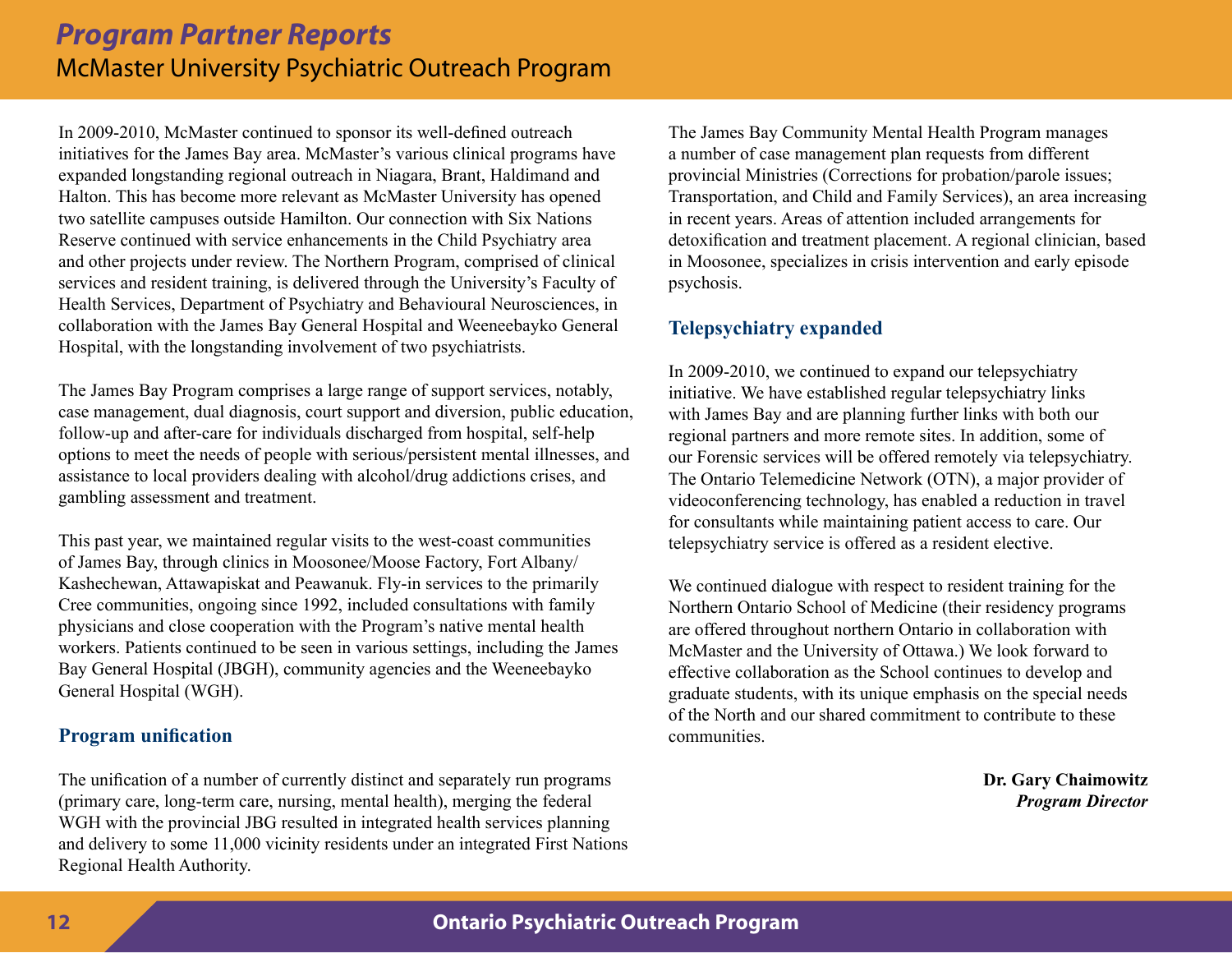The 2009-2010 academic year included many activities, events, and accolades that demonstrate the Northern Ontario School of Medicine's (NOSM) mandate to provide distributed, learningcentred, community-engaged education and research.

NOSM released *The Making of the Northern Ontario School of Medicine: A Case Study in the History of Medical Education*, a collection of 12 peer-reviewed articles describing the challenges and rewards of creating a patient-centred, community-based, and culturally sensitive learning environment for training physicians. Available in both official languages, it is published by McGill-Queen's University Press.

NOSM also participated in the nationwide launch of a report by the Association of Faculties of Medicine of Canada entitled, "The Future of Medical Education in Canada (FMEC): A Collective Vision for M.D. Education." The report provides 10 recommendations for a new approach to medical education that addresses the growing complexities of health care in Canada and the health challenges of our diverse populations. Notably, NOSM's approach to developing its M.D. program is consistent with the recommendations in the FMEC report.

# **NOSM regional impact**

The Centre for Rural and Northern Health Research and NOSM released the results of a study examining the School's impact on the region. The findings were included in a report entitled "Exploring the Socio-Economic Impact of the Northern Ontario School of Medicine," which provides a tangible measure of the substantial economic and social impact NOSM is having on the people and communities of northern Ontario.

NOSM's Health Sciences Library and several partner organizations collaborating on an initiative entitled "Project Conifer" were the recipients of two 2010 Ontario Library Association's awards recognizing the planning and implementation of a library program which serves as a model to other institutions, and its innovative and collaborative approach to adopting an open source library system.

NOSM is planning to once again host the third Francophone Symposium in Sudbury in April 2010. Over 140 distinguished participants from across northern Ontario are expected to explore dimensions of health care related to francophone communities.

> **Dr. Roger Strasser** *Founding Dean*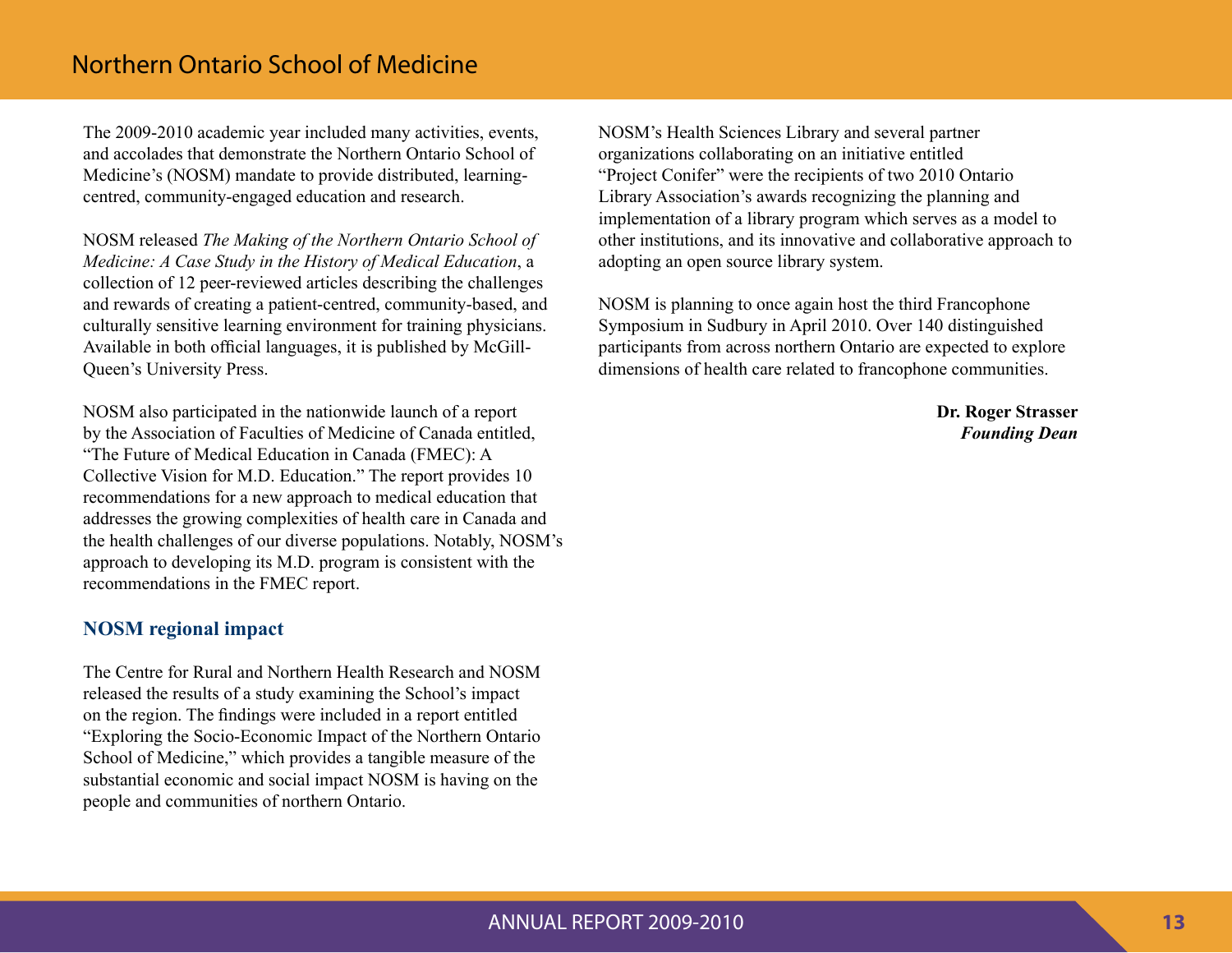ACSC is charged with coordinating and advocating for the delivery of fly-in, drive-in, boat-in and telepsychiatry clinical consultation outreach services in underserviced areas and populations across Ontario. ACSC, which reports to the OPOP Steering Committee, met three times in 2009-2010, once in person and twice by teleconference.

Committee objectives include: developing a best practice service model/match community needs with resources; ensuring current community requests for consultant services are fulfilled within the OPOP funding envelope; designing and maintaining a database to capture psychiatry services being delivered across the province; collaborating with other outreach programs, and liaising with Local Health Integration Networks (LHINs) for Northeastern and Northwestern Ontario. The Committee provides an important opportunity for information sharing among OPOP partner programs.

For 2009-2010 and beyond, key issues include the OPOP research report (see separate section of this annual report), an updated OPOP consultants' manual, updated telepsychiatry guidelines, a coordinated and uniform approach to patient satisfaction, and the possibilities of expanding OPOP services to areas not currently covered but in need of mental health care.

# **Consultants' manual**

An updated consultants' manual was finalized in 2009-2010, for posting on the OPOP Web site by early summer 2010. The manual provides information and advice for current consultants as well as for prospective consultants who might wish to learn more about the work of the OPOP partner programs, and complements the residents' manual that was also developed building on material prepared by program partners (available on the OPOP website).

# **Addressing patient satisfaction**

As part of developing a coordinated and uniform approach to measuring patient satisfaction with the services being received, the committee looked at tools being used by program partners and other models that might be useful, including any surveys in use by the LHINs for Northeastern and Northwestern Ontario. Agency satisfaction was identified as a key component that should be included in any survey package developed by OPOP, as well as families. A draft survey instrument is being prepared for review by members early in 2010-2011.

# **Expanding outreach**

The committee reviewed OPOP's role in assisting communities that would like additional mental health services. OPOP program partners operate under the Underserviced Area Program (UAP) of the Ontario Ministry of Health and Long-Term Care (MOHLTC), which maintains a list of eligible communities. One suggestion is for OPOP to act as a mediator with the UAP in guiding communities through the process of accessing outreach services. Another suggested approach is to manage and exchange days of service within and among program partners to expand services. These and other options are being explored with the partners and the UAP, with recommendations anticipated in the new program year.

> **Dr. Robert Cooke** *Chair*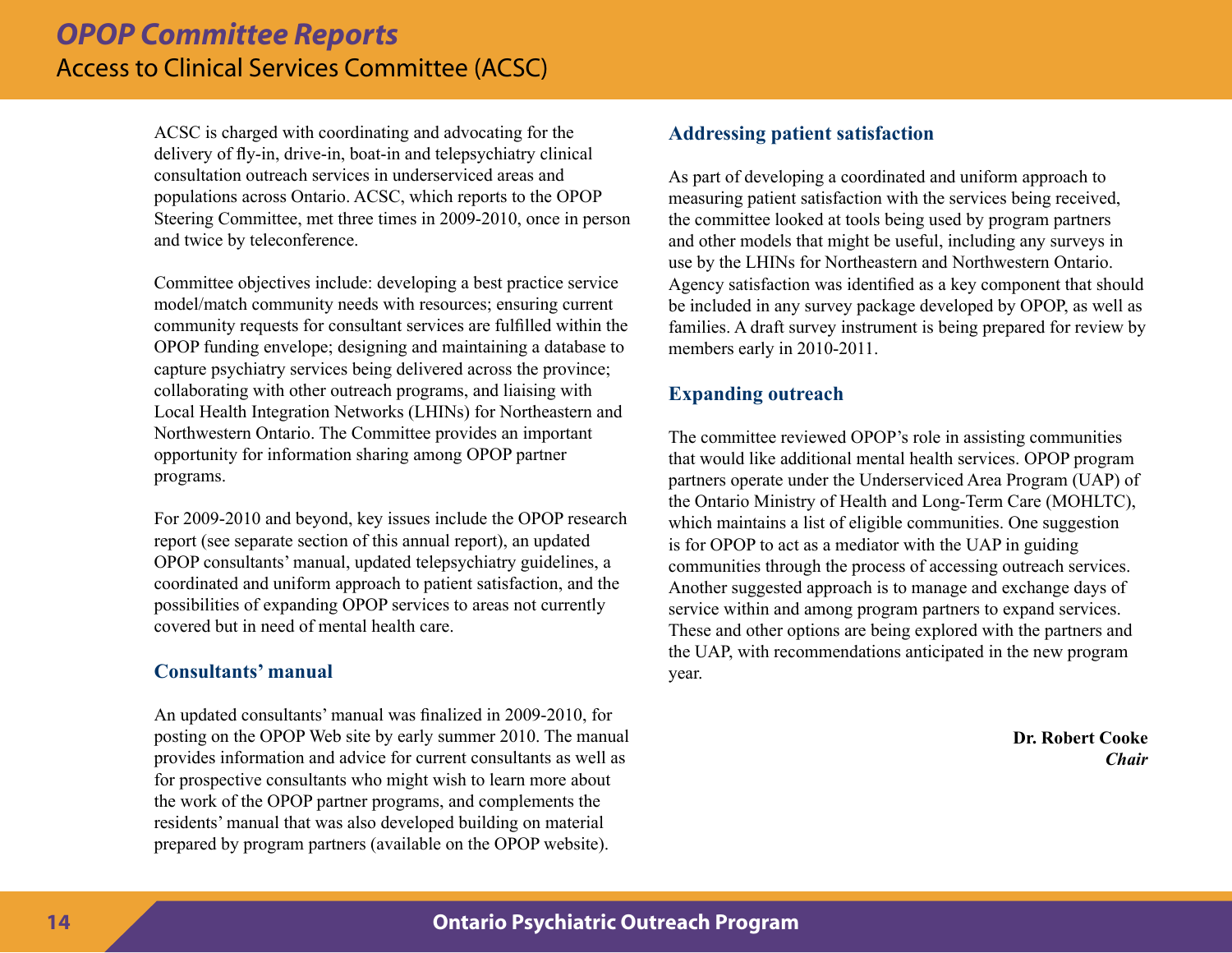

*\*This table includes data from NOFPP, NPOP-C and OCYTP.* 

Data for 2009-10 was collected by means of a standard questionnaire that requested information on the number of consultants and residents in each program, the number of trips they made to deliver outreach services, the number of hours they spent providing services and the number of patients seen. As well, the number of telepsychiatry sessions, hours and patients for OPOP programs were documented, as were other important elements of the outreach services provided by OPOP programs such as indirect consultation, distance education and community planning. As results for previous years were not documented in this way, year-over-year comparisons are approximate.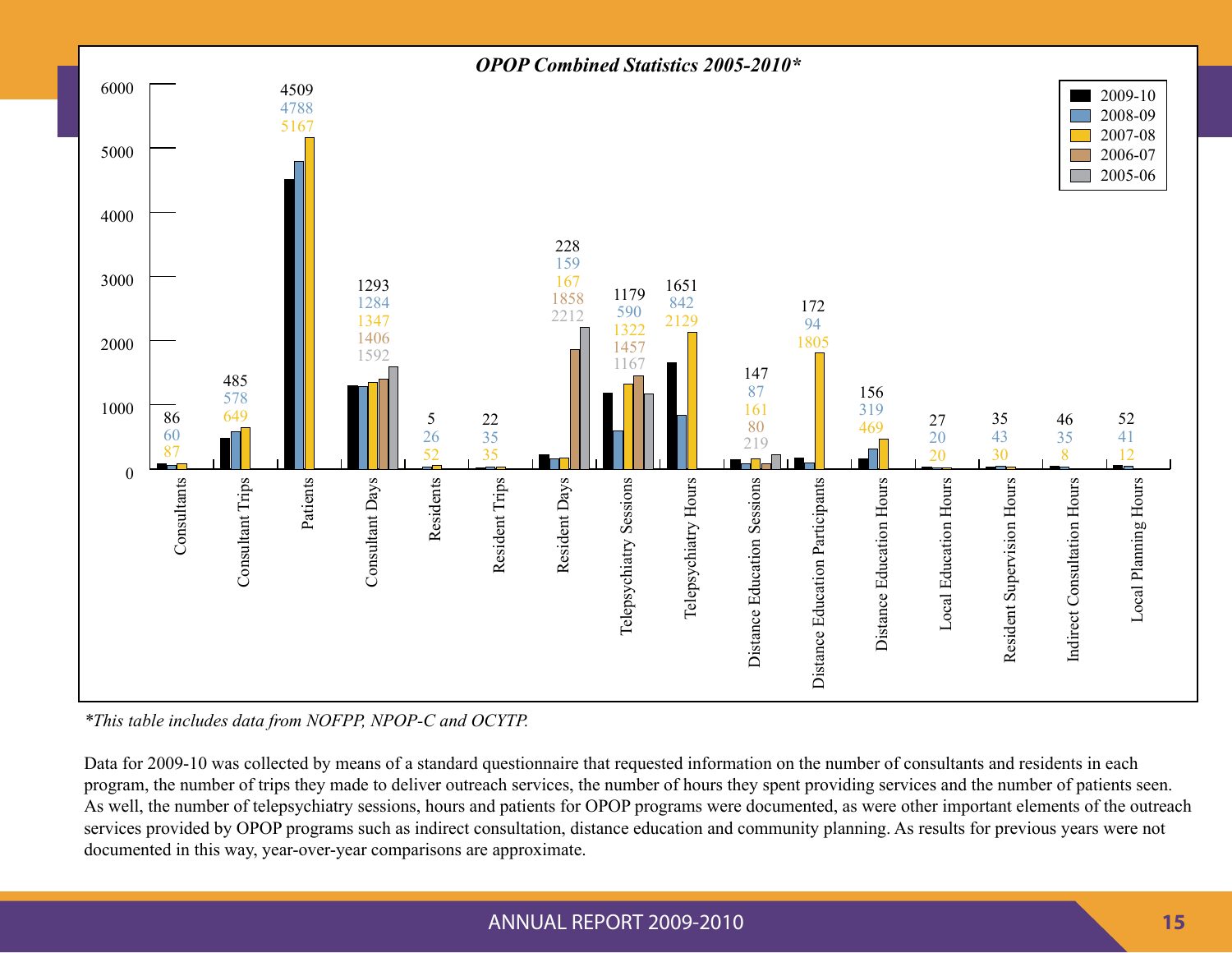OPOP annual retreats are both a strategic planning tool for the program and an opportunity for education and knowledge transfer. The 2009 retreat was held September 3-4 in Ottawa with the assistance of the Northern Ontario Francophone Psychiatric Program at the University of Ottawa.

The retreat brought together university program representatives to review achievements and set objectives for the new academic year. There was good attendance of administrators, consultants and residents of OPOP program partners, as well as other institutions.

The 60 participants also included representatives from all of the northern sites served by OPOP, including North Bay, Sault Ste. Marie, Sudbury, Thunder Bay and outlying communities.

# **Interdisciplinary mental health care**

The focus for the sessions was "interdisciplinary mental health care." The retreat was an Accredited Group Learning Activity as defined by the Royal College of Physicians and Surgeons of Canada. There were three learning objectives:

- 1. Develop an understanding of the roles played by key actors in interdisciplinary mental health care;
- 2. Learn how interdisciplinary mental health care can help in the delivery of effective outreach services;
- 3. Explore innovative models of shared mental health care in Ontario and Canada.

A keynote address on the topic of innovations and priorities for Ontario's health human resources strategy by Dr. Joshua Tepper, Assistant Deputy Minister, Health Human Resources Strategy Division of the Ontario Ministry of Health and Long-Term Care was followed by a lively discussion that explored the challenges

facing Ontario's health care system and innovative models of shared mental health care in Ontario and Canada.

Dr. Ginette Rodger, Senior VP Professional Practice and Chief Nursing Executive at the Ottawa Hospital presented "An Interprofessional Model of Care," which explored the development and implementation of an interprofessional model of care, including the collaboration agenda to enhance optimal patient care, and addressed the unique challenges and opportunities for leadership in such models.

Dr. Patricia Wiebe addressed "First Nations and Inuit Team Approaches to Mental Wellness," sharing some of the work of Health Canada with First Nations and Inuit partners on mental wellness, including collaborative approaches being piloted by the department. Dr. Wiebe is a Medical Specialist in Mental Health with the Community Programs Directorate, First Nations and Inuit Health Branch, Health Canada.

Dr. Raymond Pong, Director of the Centre on Rural and Northern Health Research, Laurentian University presented "Findings of a Survey of Models of Psychiatric Outreach," part of the OPOP Research Project (detailed elsewhere in this report). His review of findings included the benefits and limitations of the various models presented. This was followed by an animated panel discussion with co-investigators Drs. Robert Swenson, Robert Cooke and Abraham Rudnick.

Dr. Glen Roberts, Vice-President of Canadian Policy Research Networks gave a presentation on "Interdisciplinary Collaboration in Primary Health Care: A Synthesis of Results and Policy Recommendations" that focused on why collaboration is important, how it can be made to work in primary health care, and how this relates to rural/isolated mental health issues.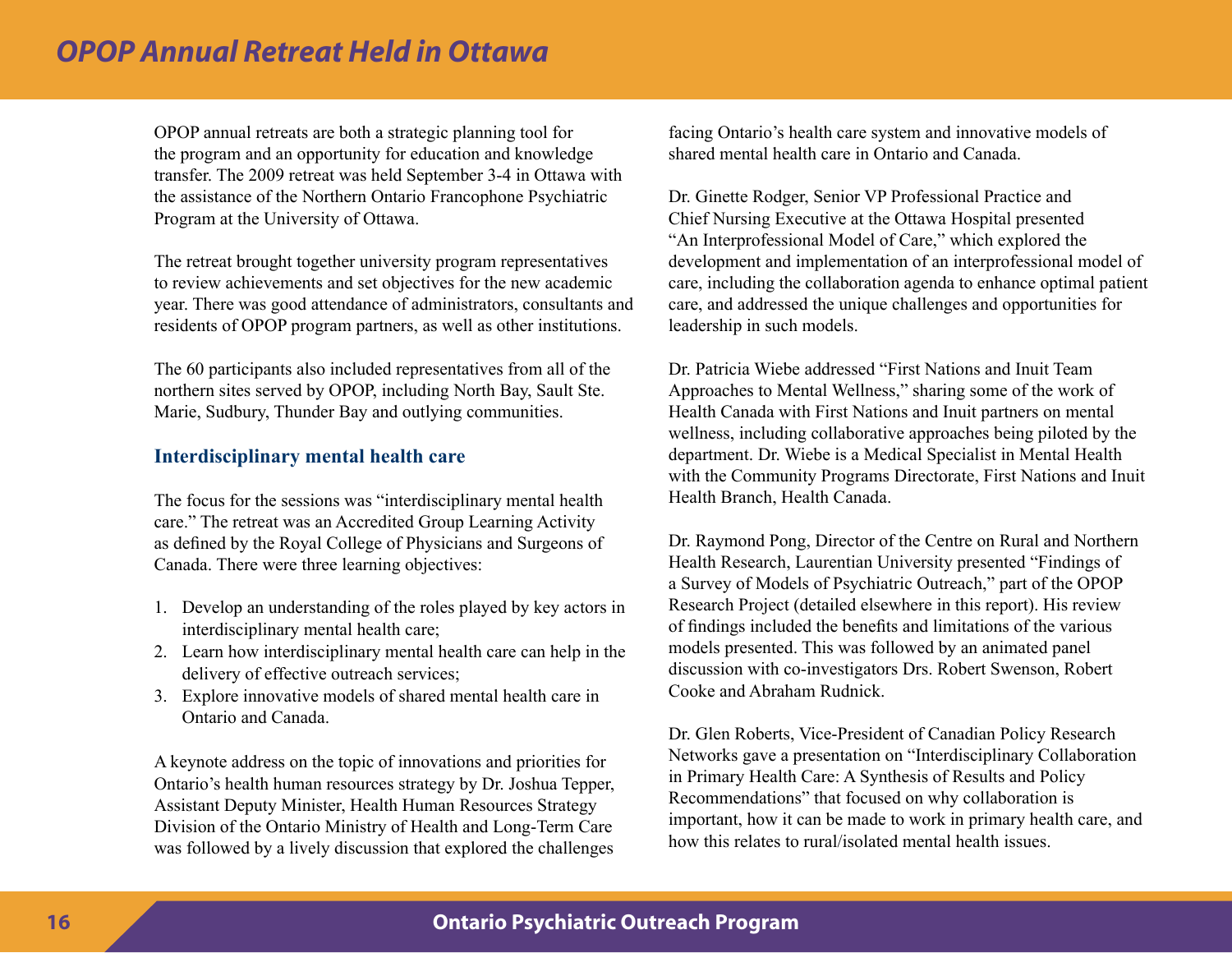#### **Workshops**

Participants were offered two simultaneous workshops: a) Dr. Abraham Rudnick, Chair, Division of Social and Rural Psychiatry, University of Western Ontario exploring the relevance of "Qualitative Research and Evaluation Methodology," and how to determine suitable qualitative methodology for a research or evaluation idea; and, b) Dr. Hugues Richard, general psychiatrist, discussing "Telepsychiatry in a private-practice setting," including working with the Ontario Telemedicine Network (OTN) and its benefits and limitations, which patients do best and what counterindications there are, and the future of telepsychiatry and ways it can be improved.

The general consensus, expressed by a majority of participants in their evaluations, was that the retreat was a very successful event.

*(Photos: Drs. Ginette Rodger, Patricia Wiebe and Joshua Tepper)*



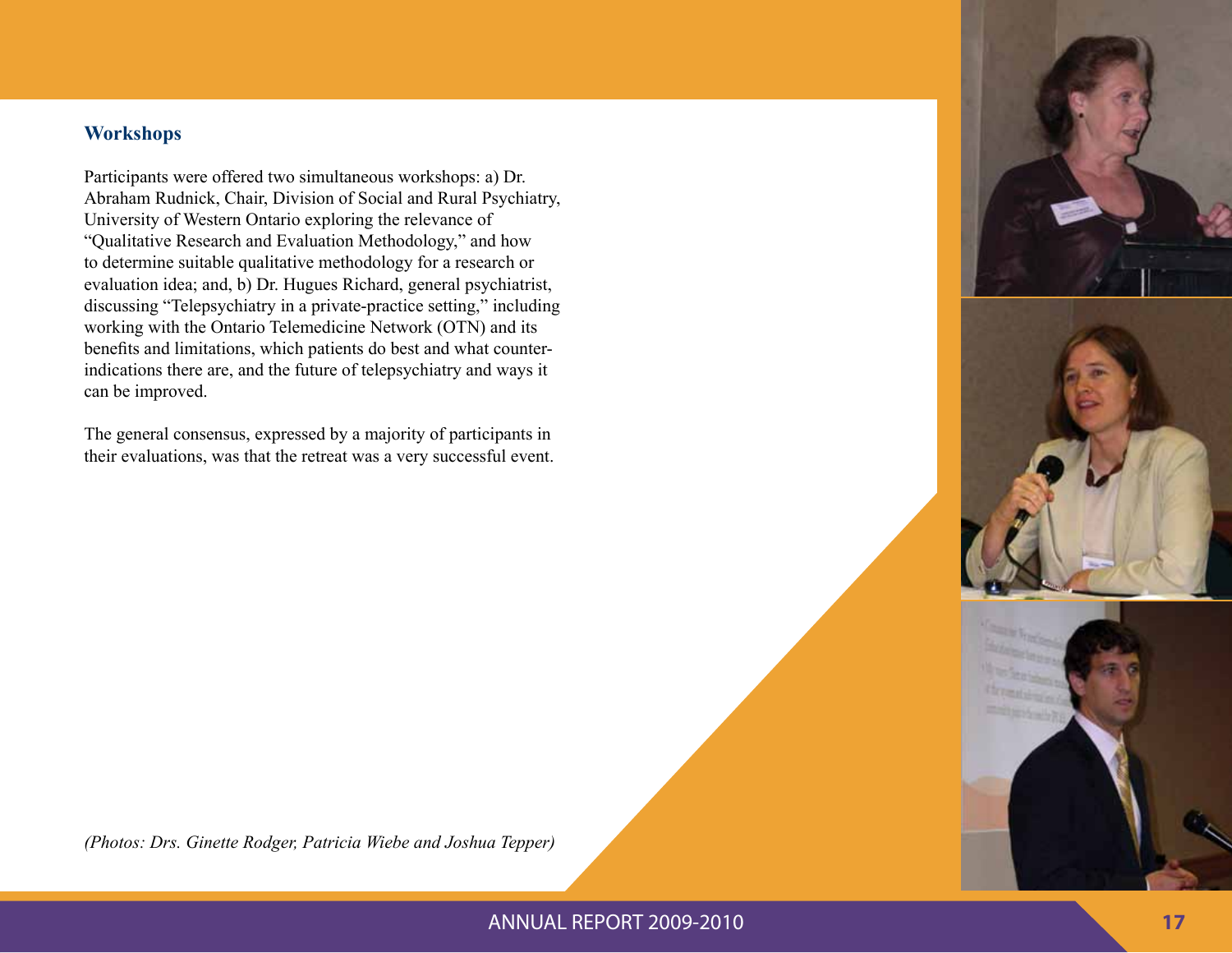In collaboration with the Centre for Rural and Northern Health Research (CRaNHR) at Laurentian University, OPOP has been involved in a study of mental health services in northern Ontario. Over the past three years, Dr. Ray Pong, CRaNHR Research Director, Dr. Phyllis Montgomery, Faculty of Nursing at Laurentian University, and CRaNHR Research Associates Jill Sherman and Maggie Delmege have been working with the OPOP team, which includes Dr. Rob Cooke, Dr. Abraham Rudnik, Dr. Bob Swenson, Dr. Paula Ravitz and Dr. Fernande Grondin.

Three study components were completed in 2008-2009: 1) a survey of OPOP consultant experiences with provision of clinical service and mental health education; 2) focus groups with both OPOP and non-OPOP psychiatrists; and 3) a survey of Family Health Teams (FHTs) in the two northern Local Health Integration Networks (LHINs). Preliminary data analysis of these study components was completed in July 2009. Revisions were completed by January 2010, and two final research reports were prepared and under review as of March 31: *Mental Health Services in Smaller Northern Ontario Communities: A Survey of Psychiatric Outreach Consultants* and *Mental Health Services in Smaller Northern Ontario Communities: A Survey of Family Health Teams.*

Dr. Ray Pong presented findings from the consultant and family health team surveys at the 2009 OPOP Annual Retreat in Ottawa. The presentation compared findings from the two surveys, focusing on the concept of shared care. Comparison of the two groups confirmed that the shared care model has not been widely adopted in northern Ontario. Findings were also presented by Dr. Swenson and Jill Sherman in various conferences, including the Canadian Rural Health Research Society 8th Conference, held in Kingston in October 2009.

A second research project, "Case studies of mental health services in smaller communities in northern Ontario," was launched in 2009. The study will involve a total of 10 communities (five of which receive OPOP services and five that do not) and approximately 10 participants per community, for a total of 100 interviews. After obtaining ethics approvals from Laurentian University, University of Western Ontario, University of Ottawa, and University of Toronto, participant recruitment began in September, and interviews in late November. As of March 31, 2010, interviews had been completed in seven of the 10 selected communities.

Two research team meetings were held in this period: one in May 2009, with Canadian Policy Research Networks (CPRN) in Toronto, and another in January 2010 at the Centre for Addiction and Mental Health (CAMH). At the January meeting, a dissemination plan and publication strategy was drafted for the coming year. Unfortunately, CPRN withdrew as a research partner in December.

*(Photo opposite: Dr. Ray Pong)*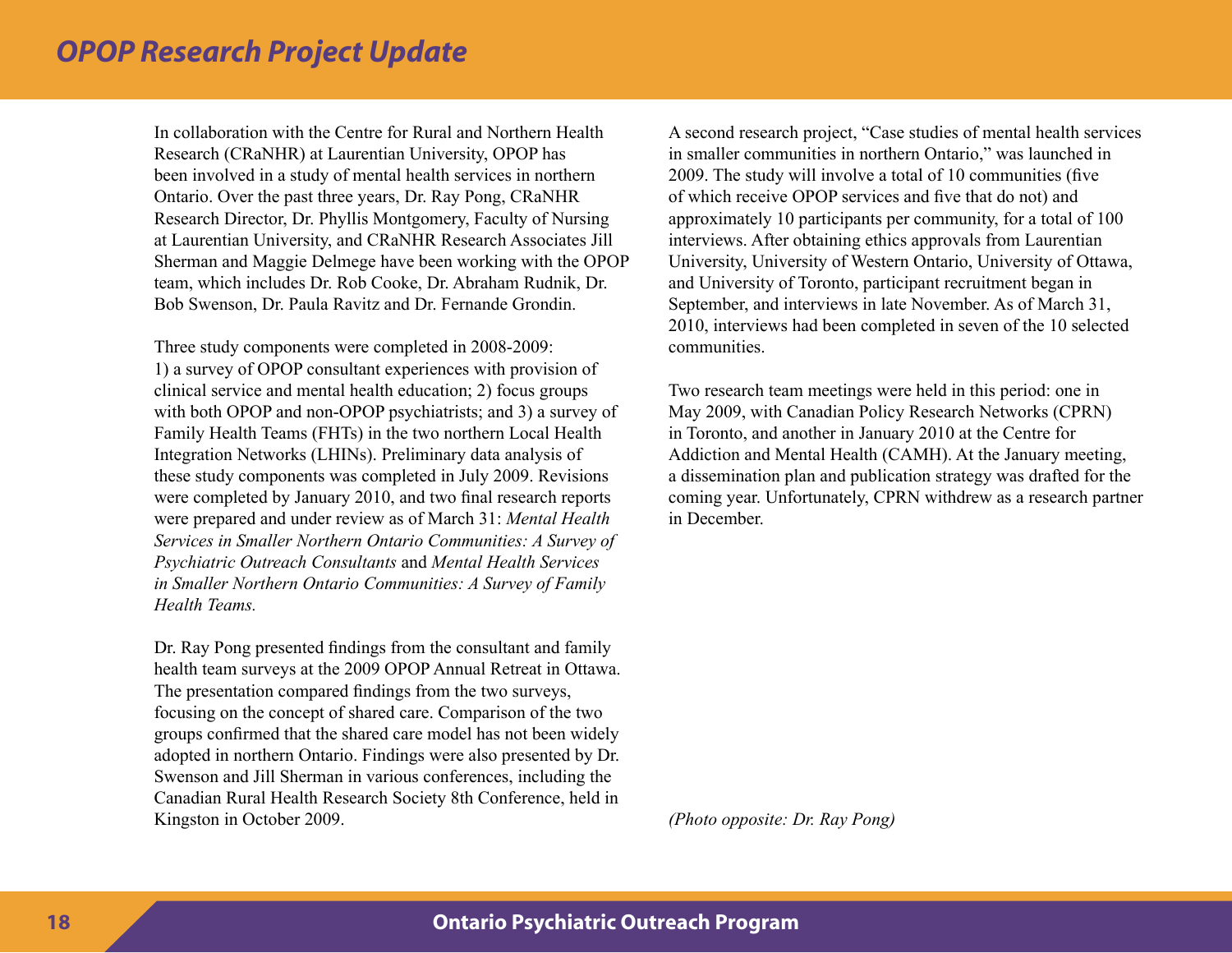

**ONTARIO ANNUAL REPORT 2009-2010 19 19 19 19 19 19 19**